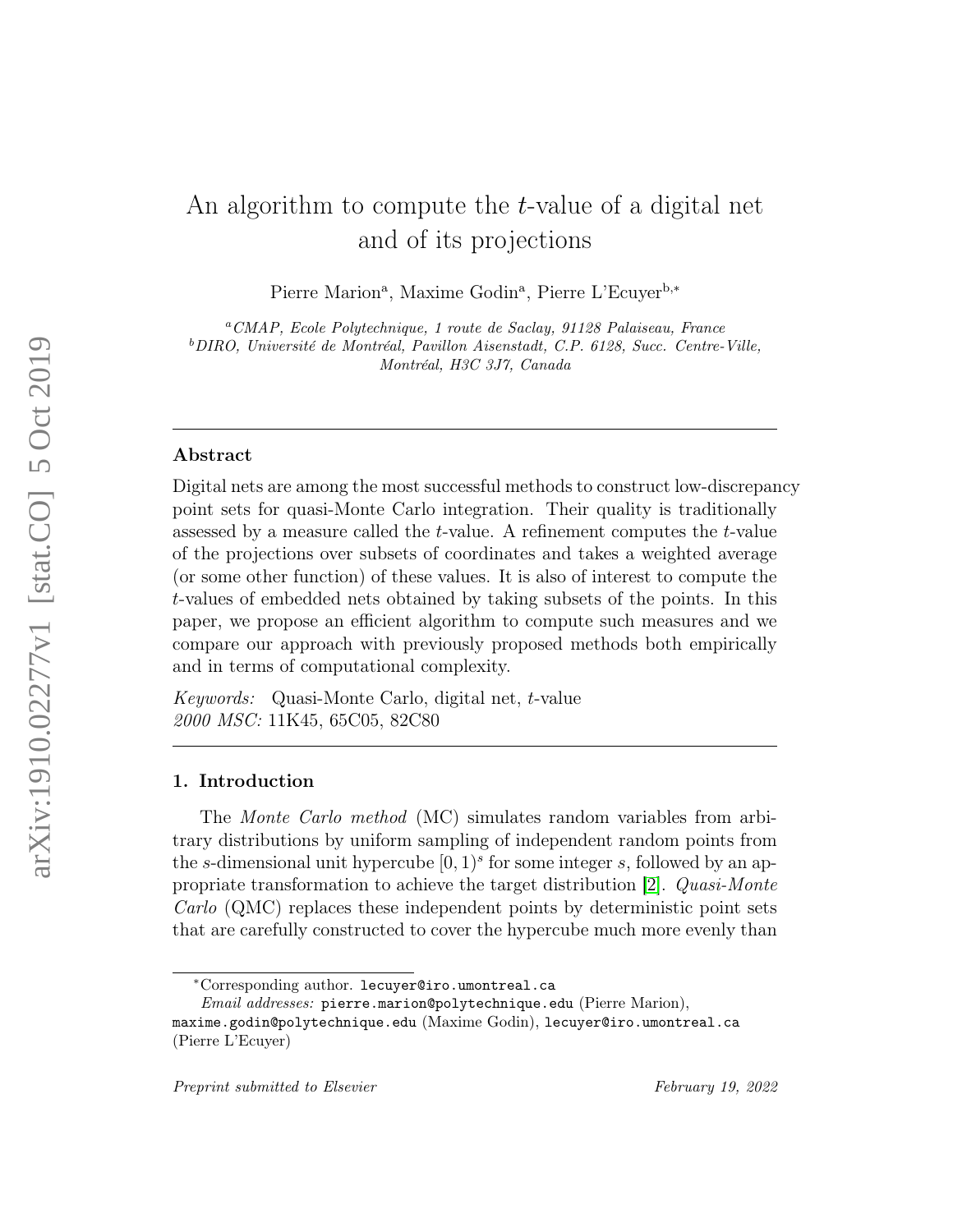i.i.d. points [\[4,](#page-21-1) [11,](#page-22-0) [12,](#page-22-1) [20,](#page-23-0) [21\]](#page-23-1). The most popular construction methods are lattice rules and digital nets. This paper concerns the latter.

An s-dimensional *digital net in base b* is a construction that defines  $n = b^k$ points in  $[0, 1)^s$  for some integer  $k > 0$ , via a linear mapping, as detailed in Section [2.](#page-2-0) A traditional measure of quality for these constructions is the so-called t-value, which measures in some sense the lack of uniformity of the points. Bounds on the integration error in terms of the t-value of the net have been derived, as well as bounds on the variance when the digital net is randomized in specific ways [\[4,](#page-21-1) [20,](#page-23-0) [22\]](#page-23-2). More refined error or variance bounds can be obtained if we rewrite the integrand as a sum of lower-dimensional components, e.g., via an ANOVA decomposition, and bound the error or variance of each term. Doing this using t-values involves bounding a weighted sum of the t-values of the  $2<sup>s</sup> - 1$  projections of the point set over subsets of coordinates. This motivates figures of merit defined by such sums, to evaluate the quality of digital nets and select good ones for QMC integration. To compute these figures, one must compute the t-value for each projection, which may take excessive computing time, given that calculating a single  $t$ value already requires testing the rank of a combinatorial number of matrices.

It is also useful to construct and test sequences of *embedded digital nets* for which each net is a subset of the next one and such that each net in the sequence has good quality. Generally, if the cardinality of a net is  $b^k$ , the cardinality of the next one will be  $b^{k+1}$ . One then wants to compute the figure of merit for each net in the sequence, and perhaps take the worst-case as a global measure of quality of the sequence. This is useful when the required number of points is unknown in advance and one wishes to increase n until reaching the desired accuracy [\[4,](#page-21-1) [7\]](#page-22-2).

The aim of this paper is to propose a new algorithm to compute the t-value of a given digital net, or the t-values of an arbitrary choice of its projections on subsets of coordinates, and do this for sequences of embedded nets as well. Our algorithm outperforms previously known methods when  $n$  is large or when we want the t-values of many projections. We provide an open-source software that implements our algorithm as well as three previously-proposed ones from [\[3,](#page-21-2) [23,](#page-23-3) [24\]](#page-23-4), and we provide a detailed comparison in terms of both empirical performance and computational complexity. For now, the software is implemented only for basis  $b = 2$ , which is by far the most widely used basis in practice, for efficiency reasons.

In Section [2,](#page-2-0) we recall the notions of digital net, t-value, as well as error bounds and figures of merit based on  $t$ -values. The new algorithm is intro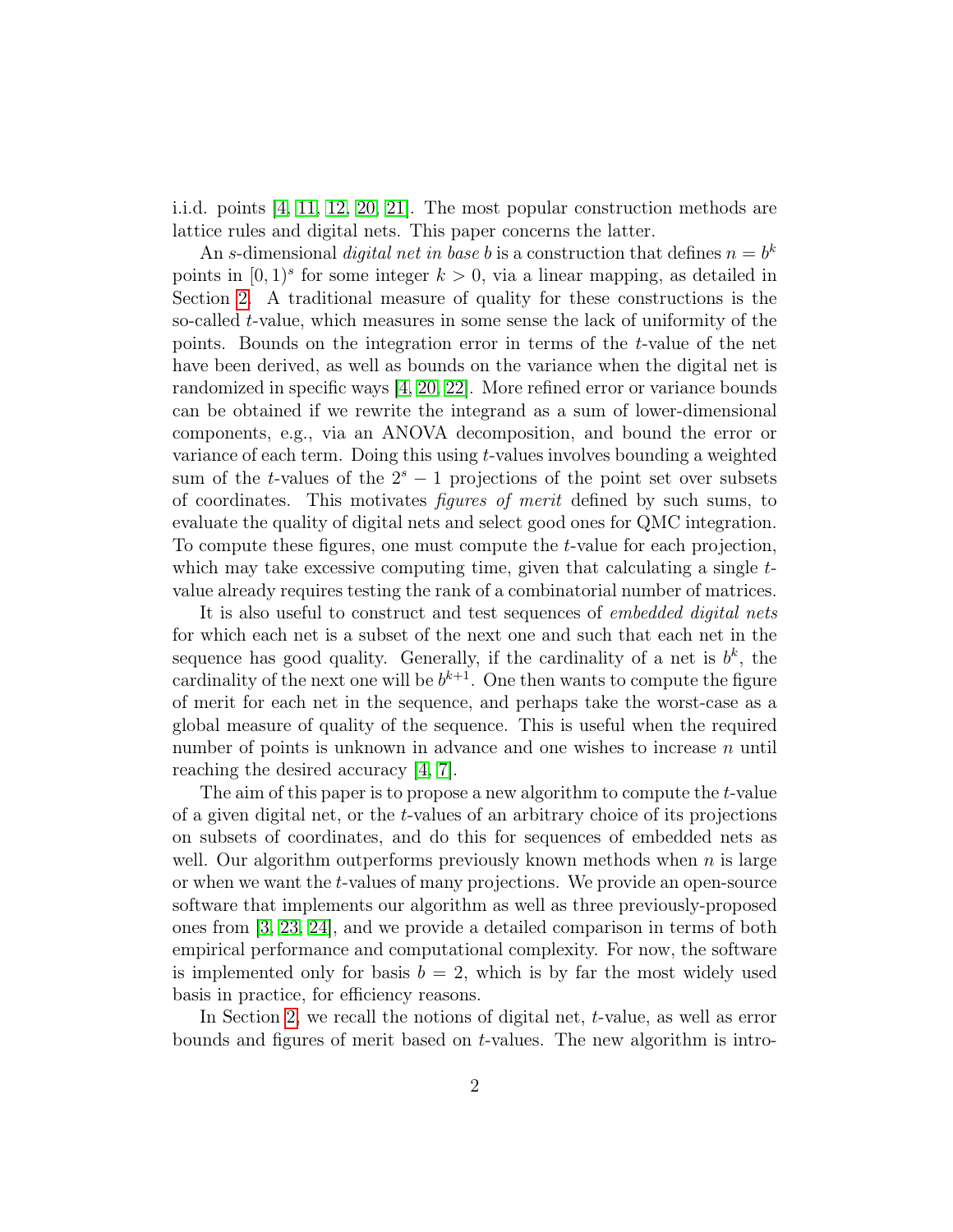duced in Section [3.](#page-6-0) A time complexity comparison is presented in Section [4.](#page-13-0) In Section [5,](#page-18-0) we present empirical performance comparisons.

# <span id="page-2-0"></span>2. Digital nets and t-values

# 2.1. Definitions

Let  $b \geq 2$  be a prime number and let  $\mathbb{F}_b$  denote the finite field of cardinality b. We identify the elements of  $\mathbb{F}_b$  with  $\{0, 1, \ldots, b-1\}$  where 1 is the unit element and the operations correspond to the arithmetic modulo b. Let  $s \geq 1$ ,  $k \geq 1$  and  $r \geq k$  be integers. Let  $C_1, \ldots, C_s$  be s matrices of size  $r \times k$  over  $\mathbb{F}_b$ . For  $i = 0, \ldots, b^k - 1$ , let  $\mathbf{i} = (a_0, \ldots, a_{k-1})^T \in \mathbb{F}_b^k$  be the column vector that contains the k digits of the base-b expansion of  $i = \sum_{\ell=0}^{k-1} a_{\ell} b^{\ell}$ . For each coordinate  $j = 1, \ldots s$ , let

$$
(y_{i,j,1},\ldots,y_{i,j,r})^T = C_j \cdot \mathbf{i}
$$
 and  $x_{i,j} = \sum_{\ell=1}^r y_{i,j,\ell} b^{-\ell}$ .

and let  $\mathbf{x}_i = (x_{i,1}, \ldots, x_{i,s})^T$ . The point set  $\mathcal{P} = \{\mathbf{x}_0, \ldots, \mathbf{x}_{n-1}\}$  is called a *digital net in base b*. It contains  $n = b^k$  points laying in the half-open s-dimensional unit hypercube  $[0,1)^s$ . The matrices  $C_1, \ldots, C_s$  are called the *generator matrices* of  $P$ . Niederreiter [\[19,](#page-23-5) [20\]](#page-23-0) introduced the notion of digital net with a more general definition, in which the operations are in a general finite field and an arbitrary bijection can be used between the elements of the field and the ring  $\mathbb{Z}_b$ . Popular constructions that are special cases of the above definition were introduced earlier by Sobol' [\[26\]](#page-23-6) (in base 2) and Faure [\[6\]](#page-22-3) (in prime base  $b \geq 2$ ).

In our definition, each coordinate has  $r$  digits, but only the first  $k$  digits will matter for the properties examined in this paper, so we can assume that  $r = k$  and ignore the extra rows of the generator matrices. We also always assume that the first k rows of  $C_j$  are linearly independent. Then, the digital net is *fully projection-regular*, which means that for each j the onedimensional projection of P over the jth coordinate is the set  $\{0, 1/n, \ldots, (n-1)$  $1/n$ . These numbers are enumerated in a different order for the different coordinates, i.e., the matrices  $C_j$  implement permutations of this set, and the choice of these permutations is crucial for the uniformity of the projections of  $P$  over subspaces in two or more dimensions.

This uniformity of  $P$  can be assessed as follows [\[4,](#page-21-1) [14,](#page-22-4) [20\]](#page-23-0). We can select s non-negative integers  $q_1, \ldots, q_s$  such that  $q := q_1 + \cdots + q_s \leq k$ , and divide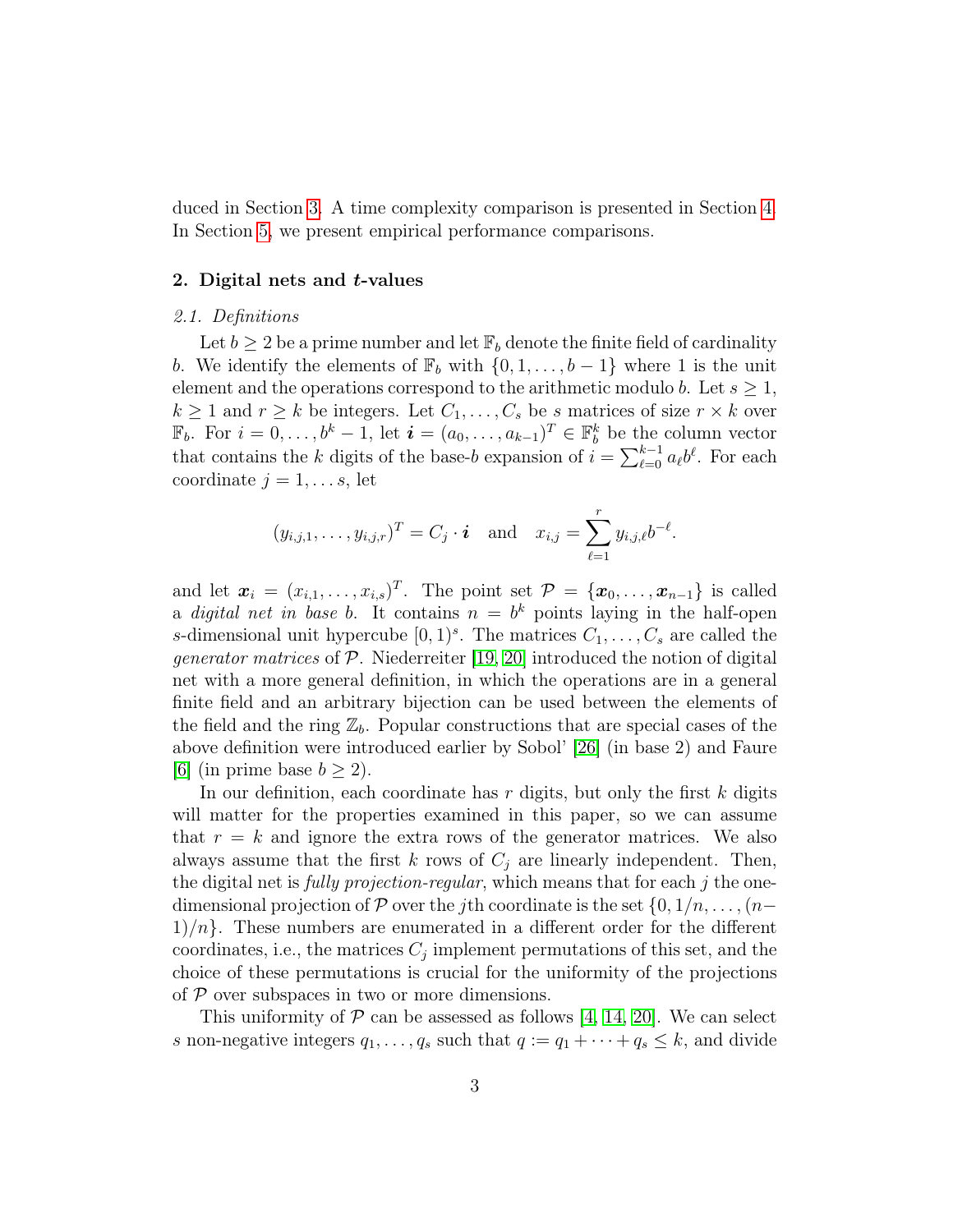axis j in  $b^{q_j}$  equal parts, for  $j = 1, \ldots, s$ . This defines a partition of  $[0, 1)^s$ into  $b^q$  identical rectangular boxes which are shifted copies of  $[0, b^{-q_1}] \times \cdots \times$  $[0, b^{-q_s}]$ . If each of those boxes contains exactly the same number of points from  $P$ , which has to be  $b^{k-q}$  points in each box, we say that  $P$  is  $(q_1, \ldots, q_s)$ equidistributed in base b.

The digital net P is said to be a  $(t, k, s)$ -net in base b if it is  $(q_1, \ldots, q_s)$ equidistributed for any  $(q_1, ..., q_s)$  such that  $q = q_1 + \cdots + q_s \leq k - t$ . The t-value of a digital net is the smallest t for which it is a  $(t, k, s)$ -net. We denote it by  $t(S)$  where  $S = (C_1, \ldots, C_s)$  to emphasize that it is a function of the vector of generator matrices. We want the t-value to be as small as possible, ideally 0, although it is known that  $t = 0$  is impossible unless  $b \geq s-1$  [\[20,](#page-23-0) Corollary 4.21], and much tighter lower bounds on the best possible  $t$  for any given values of  $b, k$ , and  $s$  can also be computed via linear programming [\[18\]](#page-23-7).

If  $\mathfrak{u} = \{j_1, \ldots, j_d\} \subseteq \{1, \ldots, s\}$  is a nonempty subset of coordinates, the *projection*  $\mathcal{P}_{\mu}$  of  $\mathcal{P}$  over the coordinates in  $\mu$  is also a digital net, in  $d = |\mathfrak{u}|$  dimensions, with vector of generator matrices  $\mathcal{S}_{\mathfrak{u}} = (C_{j_1}, \ldots, C_{j_d})$ . We are also interested in computing the *t*-values  $t(S_u)$  for these projected point sets  $\mathcal{P}_{\mathfrak{u}}$ . The assumption of full projection-regularity implies that  $t(\mathcal{S}_{\mathfrak{u}})=0$ whenever  $\mathfrak{u} = \{j\}$ , i.e., when the projection is over a single coordinate.

A sequence of embedded digital nets of cardinalities  $b^{m_0}, b^{m_0+1}, \ldots, b^k$ , for two arbitrary integers  $1 \leq m_0 \leq k$ , can be obtained as follows. Let  $\mathcal{S} = (C_1, \ldots, C_s)$  denote the vector of generator matrices of the largest net, with  $m = k$ . For  $j = 1, \ldots, s$  and  $m = m_0, \ldots, k$ , let  $C_{j,m}$  be the  $k \times m$  matrix formed by the first k rows and m columns of  $C_j$ . Then  $\mathcal{S}_m = (C_{1,m}, \ldots, C_{s,m})$ is the vector of generator matrices of a digital net which is the restriction of the largest net to its first  $b^m$  points. Each  $C_{j,m}$  is assumed to be non-singular so that this digital net is also fully projection-regular. We denote by  $\mathcal{S}_{\mu,m}$ the vector of generator matrices for the projection u, restricted to their first  $k$  rows and  $m$  columns. In this context, we are interested in computing the t-values  $t(\mathcal{S}_{\mathfrak{u},m})$  for all  $m \in \{m_0,\ldots,k\}$  and a large set of projections  $\mathfrak{u}$ .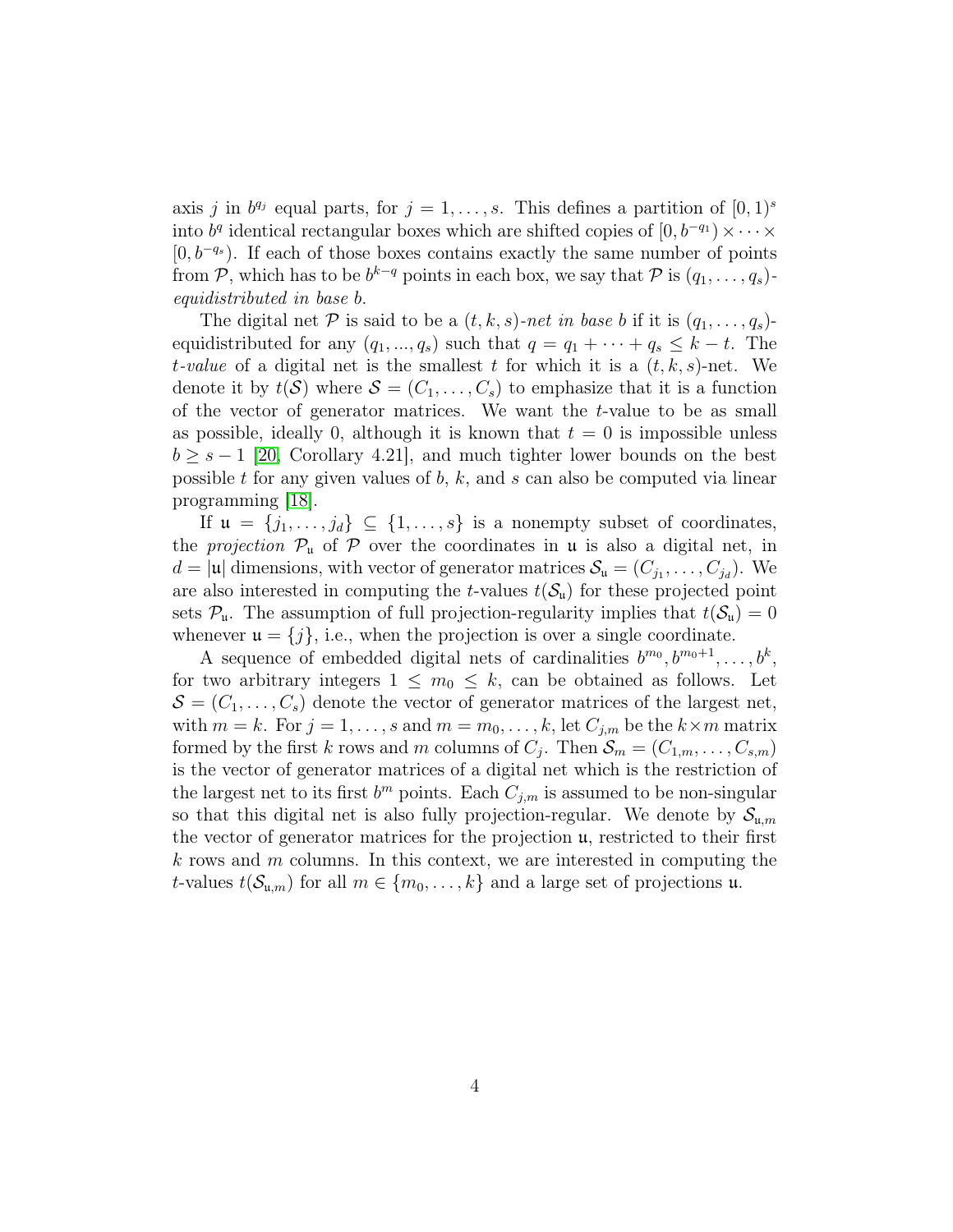# 2.2. Figures of merit based on t-values of projections

For a given vector of generator matrices  $S$ , we are interested in computing figures of merit of the following general form:

$$
D_{\tilde{t},\gamma}^{(\mathsf{q})}(\mathcal{S}) = \left[\sum_{\emptyset \neq \mathfrak{u} \subseteq \{1,\ldots,s\}} \left(\gamma_{\mathfrak{u}} \tilde{t}(\mathcal{S}_{\mathfrak{u}})\right)^{\mathfrak{q}}\right]^{1/\mathfrak{q}} \quad \text{if } \mathfrak{q} < \infty,
$$
 (1)

$$
D_{\tilde{t},\gamma}^{(\infty)}(\mathcal{S}) = \max_{\emptyset \neq \mathfrak{u} \subseteq \{1,\dots,s\}} \gamma_{\mathfrak{u}} \tilde{t}(\mathcal{S}_{\mathfrak{u}}) \qquad \text{if } \mathfrak{q} = \infty,
$$
 (2)

where  $q \in [1,\infty], \gamma = {\gamma_{\mathfrak{u}}, \emptyset \neq \mathfrak{u} \subseteq {1,\ldots,s}}$  is a set of non-negative weights given to the projections  $[5]$  and t is a real-valued function of the t-value and other parameters of the net (some examples are given below).

For two integers  $1 \leq m_0 \leq k$  and a vector S of generator matrices of size  $k \times k$ , we also want to compute the figure of merit for embedded nets:

<span id="page-4-3"></span><span id="page-4-1"></span><span id="page-4-0"></span>
$$
D_{\tilde{t},\gamma,m_0:k}^{(\mathsf{q})}(\mathcal{S}) = \max_{m_0 \le m \le k} D_{\tilde{t},\gamma}^{(\mathsf{q})}(\mathcal{S}_m). \tag{3}
$$

These general forms leave a lot of freedom for the choice of the function  $\tilde{t}$ and the weights  $\gamma$ . Certain choices of  $\tilde{t}$ ,  $\gamma$  and **q** in [\(1\)](#page-4-0) or [\(2\)](#page-4-1) yield bounds on the integration error for a large class of integrands; see Subsection [2.3.](#page-4-2) The weights  $\gamma$  should reflect the importance of having good uniformity in the corresponding projections: the more relevant the projections, the greater the weights. This is discussed in  $|4|$  for digital net and studied in [\[15,](#page-22-5) [16,](#page-22-6) [17\]](#page-23-8) for lattice rules. The choice of q determines the norm used to combine the values for the different projections. This choice does not affect our algorithm. The most common values are  $q = 2$  and  $q = \infty$ . The max in [\(3\)](#page-4-3) can also be replaced by a weighted sum or a more general norm.

## <span id="page-4-2"></span>2.3. Discrepancy-based error bounds

An important special case of the figure of merit [\(2\)](#page-4-1) gives a bound on the *weighted star discrepancy* of  $P$ , which in turns provides a bound on the integration error for a large class of integrands, via the Koksma-Hlawka inequality [\[4,](#page-21-1) [10\]](#page-22-7). For any  $z \in [0,1]^s$ , let  $z_u$  be the projection of z on the coordinates in **u** and  $(\mathbf{z}_u, 1)$  be the point **z** in which the coordinates whose indices are not in **u** have been replaced by 1. For positive weights  $\gamma_{\mu}$ , we can define the *weighted Hardy-Krause variation* of a function  $f : [0, 1)^s \to \mathbb{R}$  by

$$
V_{\text{HK},\gamma}(f) = \sum_{\emptyset \neq \mathfrak{u} \subseteq \{1,\ldots,s\}} \gamma_{\mathfrak{u}}^{-1} \int_{[0,1]^{|\mathfrak{u}|}} \left| \frac{\partial^{|\mathfrak{u}|}}{\partial \mathbf{z}_{\mathfrak{u}}} f(\mathbf{z}_{\mathfrak{u}},\mathbf{1}) \right| d\mathbf{z}_{\mathfrak{u}},\tag{4}
$$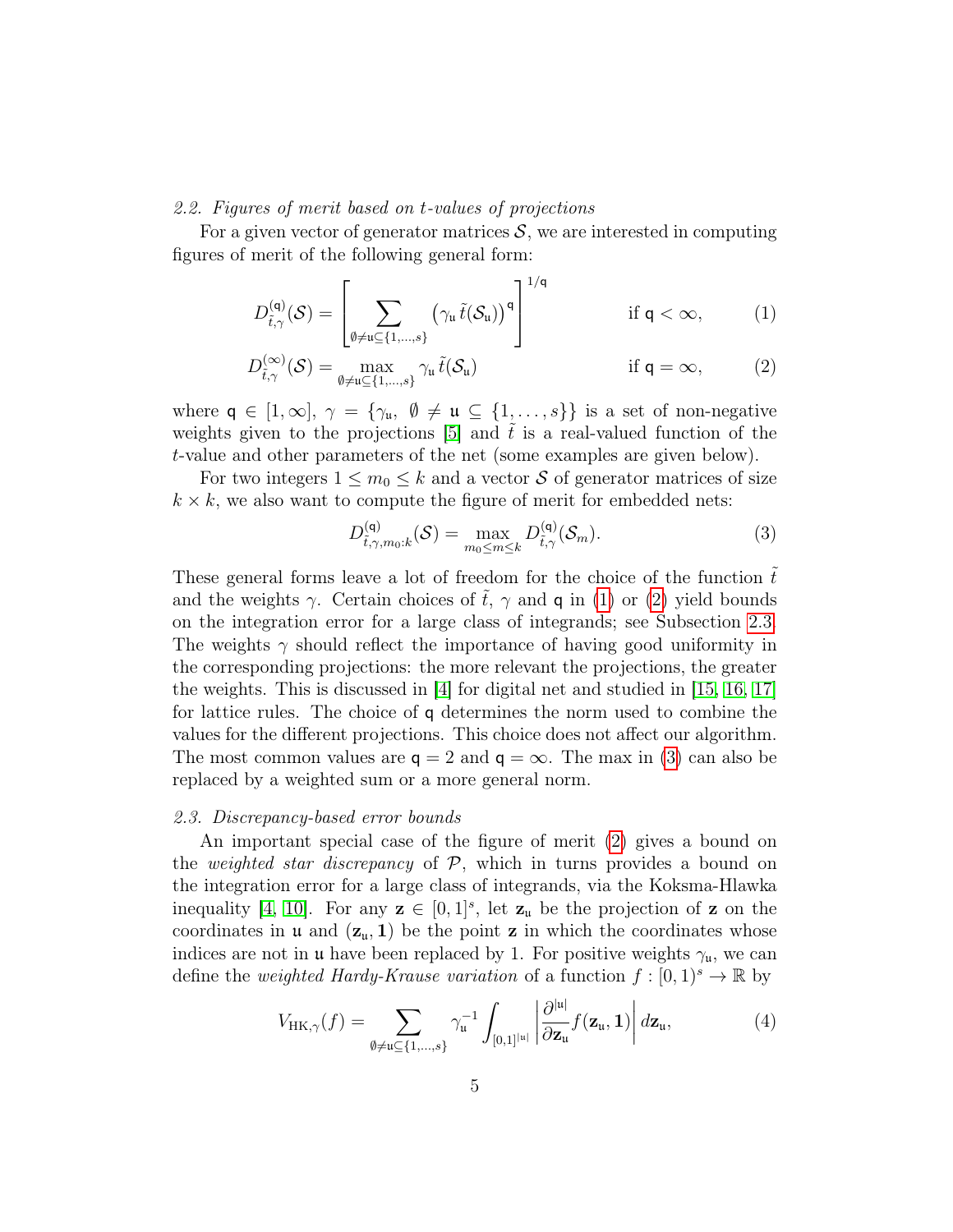assuming that the partial derivatives exist and are integrable. Moreover, when the integral is 0 for some  $\mu$ , one can take  $\gamma_{\mu} = 0$ . We also define the weighted star-discrepancy of  $P$  as

$$
D_{n,\gamma}^*(\mathcal{P}) = \sup_{\mathbf{z}\in[0,1]^s}\max_{\emptyset\neq\mathfrak{u}\subseteq\{1,\ldots,s\}}\gamma_{\mathfrak{u}}\left|\mathrm{vol}[\mathbf{0}_{\mathfrak{u}},\mathbf{z}_{\mathfrak{u}})-\frac{|\mathcal{P}_{\mathfrak{u}}\cap[\mathbf{0}_{\mathfrak{u}},\mathbf{z}_{\mathfrak{u}})|}{n}\right|,
$$

where  $[0_u, z_u)$  is the box  $[0, z)$  projected to the coordinates in  $\mu$ , vol $[0_u, z_u)$  is the volume of that box, and  $|\mathcal{P}_u \cap [\mathbf{0}_u, \mathbf{z}_u]|/n$  is the proportion of the points that are in that box.

The generalized Koksma-Hlawka inequality [\[25\]](#page-23-9) states that

$$
\left| \int_{[0,1]^s} f(\mathbf{z}) d\mathbf{z} - \frac{1}{n} \sum_{i=0}^{n-1} f(\mathbf{x}_i) \right| \leq V_{\text{HK},\gamma}(f) \cdot D_{n,\gamma}^*(\mathcal{P}). \tag{5}
$$

The weighted star discrepancy can in turn be bounded as follows [\[4,](#page-21-1) Page 191]:

$$
D_{n,\gamma}^*(\mathcal{P}) \le D_{\tilde{t},\gamma,k}^{(\infty)}(\mathcal{S})\tag{6}
$$

with

$$
\tilde{t}(\mathcal{S}_{\mathfrak{u}}) = b^{t(\mathcal{S}_{\mathfrak{u}})-k} \sum_{\ell=0}^{|\mathfrak{u}|-1} {k - t(\mathcal{S}_{\mathfrak{u}}) \choose \ell} \tag{7}
$$

where  $b$  is the base of the digital net and  $k$  the size of the generator matrices in  $S_u$ . As another special case, [\[8\]](#page-22-8) made searches for good direction numbers for Sobol' nets using a heuristic figure of merit that turns out to be a special case of [\(3\)](#page-4-3) with

$$
\tilde{t}(\mathcal{S}_{\mathfrak{u}})=\frac{t(\mathcal{S}_{\mathfrak{u}})^p}{k-t(\mathcal{S}_{\mathfrak{u}})+1}
$$
 and  $\gamma_{\mathfrak{u}}=\begin{cases} 0.9999^{\min(j_1,j_2)-1} & \text{if } \mathfrak{u}=\{j_1,j_2\}, \\ 0 & \text{otherwise,} \end{cases}$ 

where k denotes the size of the generator matrices in  $S_u$  and  $p > 0$  is a real-valued parameter. Only the two-dimensional projections matter for this measure, and those whose coordinates are both large matter less.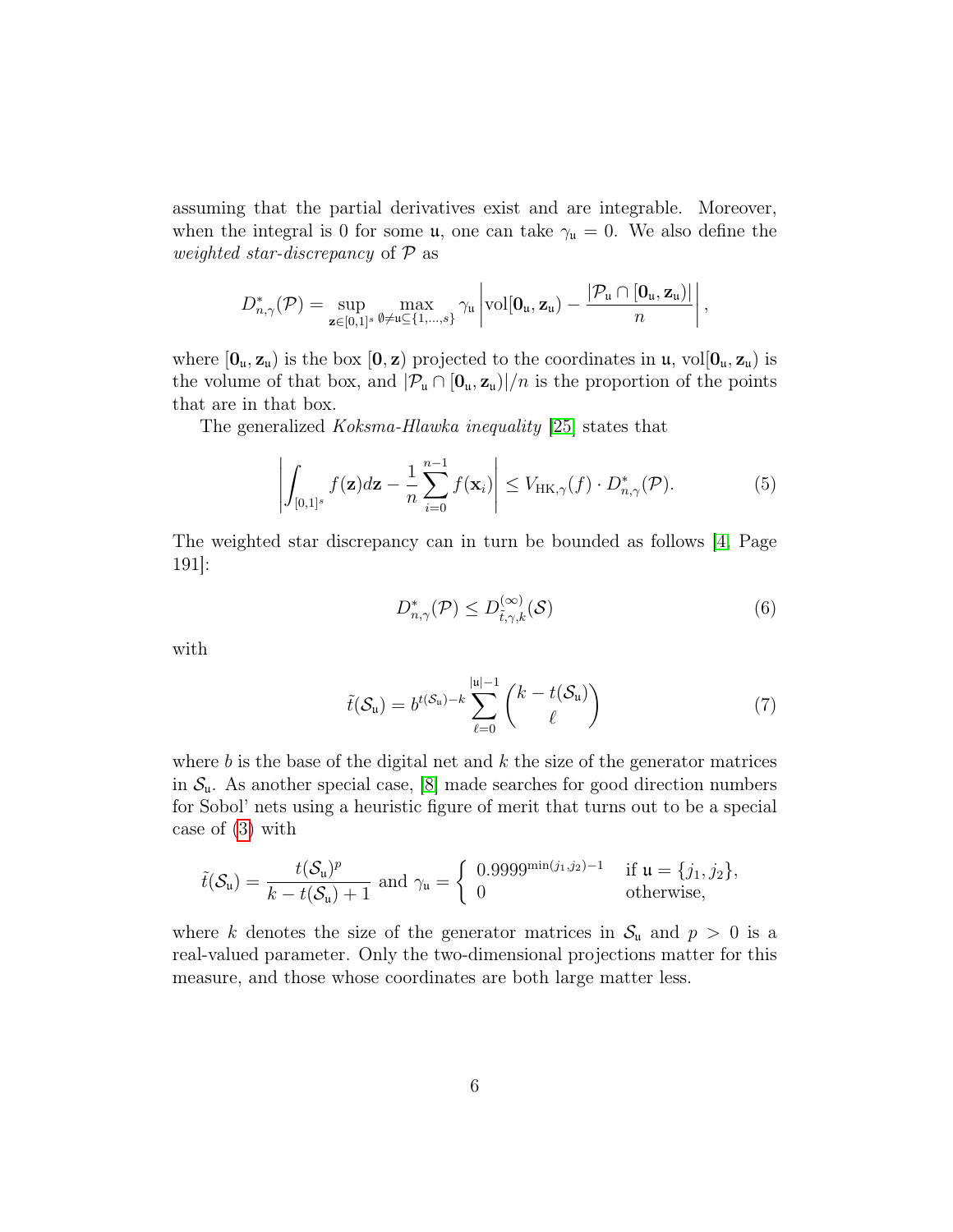## <span id="page-6-0"></span>3. Computing t-values for digital nets and their projections

Computing the t-value is a combinatorial problem: one must verify the equidistribution for a large number of possibilities of  $(q_1, \ldots, q_s)$ , especially if k and/or s are large. Computing the t-value for all or many projections, and for several embedded subnets, as required in  $(1)$ ,  $(2)$ , and  $(3)$ , is even more challenging.

When s is large, it can be impractical to use positive weights for all the  $2<sup>s</sup> - 1$  non-empty subsets **u** of coordinates. In the rest of the paper, we assume finite-order weights of maximal order  $d_{\text{max}} \leq s$ , which means that  $\gamma_{\rm u}=0$  whenever  $|\mathfrak{u}| > d_{\rm max}$  [\[4,](#page-21-1) page 95]. Note that when  $d_{\rm max} = s$ , there is actually no restriction at all on the weights. The choice of  $d_{\text{max}}$  is related to the computation budget: the higher the budget, the larger  $d_{\text{max}}$  can be.

In this section, we start by explaining the reduction of the computation of the t-value to a simpler combinatorial linear algebra problem, linked to the determination of the ranks of a large number of matrices. After reviewing how this problem has already been tackled in the literature, we describe our proposed method. First we focus on the non-embedded setting, starting from the computation of the t-value of the net and then generalizing to the computation of the t-value over many projections. Finally, we extend our method to an embedded setting where we aim at computing the t-values of many projections for embedded nets.

## <span id="page-6-1"></span>3.1. Computing the linear independence parameter and the t-value of the net

Given a digital net P of  $b^k$  points with vector of generator matrices  $S =$  $(C_1, \ldots C_s)$ , we aim at computing  $t(S)$ . In other words, we search for the largest q such that  $P$  is  $(q_1, \ldots, q_s)$ -equidistributed for all tuples  $(q_1, \ldots, q_s)$ of non-negative integers that sum to q. This q is denoted  $\rho(\mathcal{S})$ , and is called the *linear independence parameter* of the vector of generator matrices  $S$ . We have the relation  $t(S) = k - \rho(S)$ .

As detailed in [\[4\]](#page-21-1),  $P$  is  $(q_1, \ldots, q_s)$ -equidistributed if and only if the  $q \times k$ composition matrix

$$
C = \left[ \begin{array}{c} C_1^{(q_1)} \\ \vdots \\ C_s^{(q_s)} \end{array} \right]
$$

formed by the first  $q_1$  rows of  $C_1$ , the first  $q_2$  rows of  $C_2, \ldots$ , the first  $q_s$  rows of  $C_s$ , has full rank q. To find  $\rho(S)$ , we need to find the largest value of q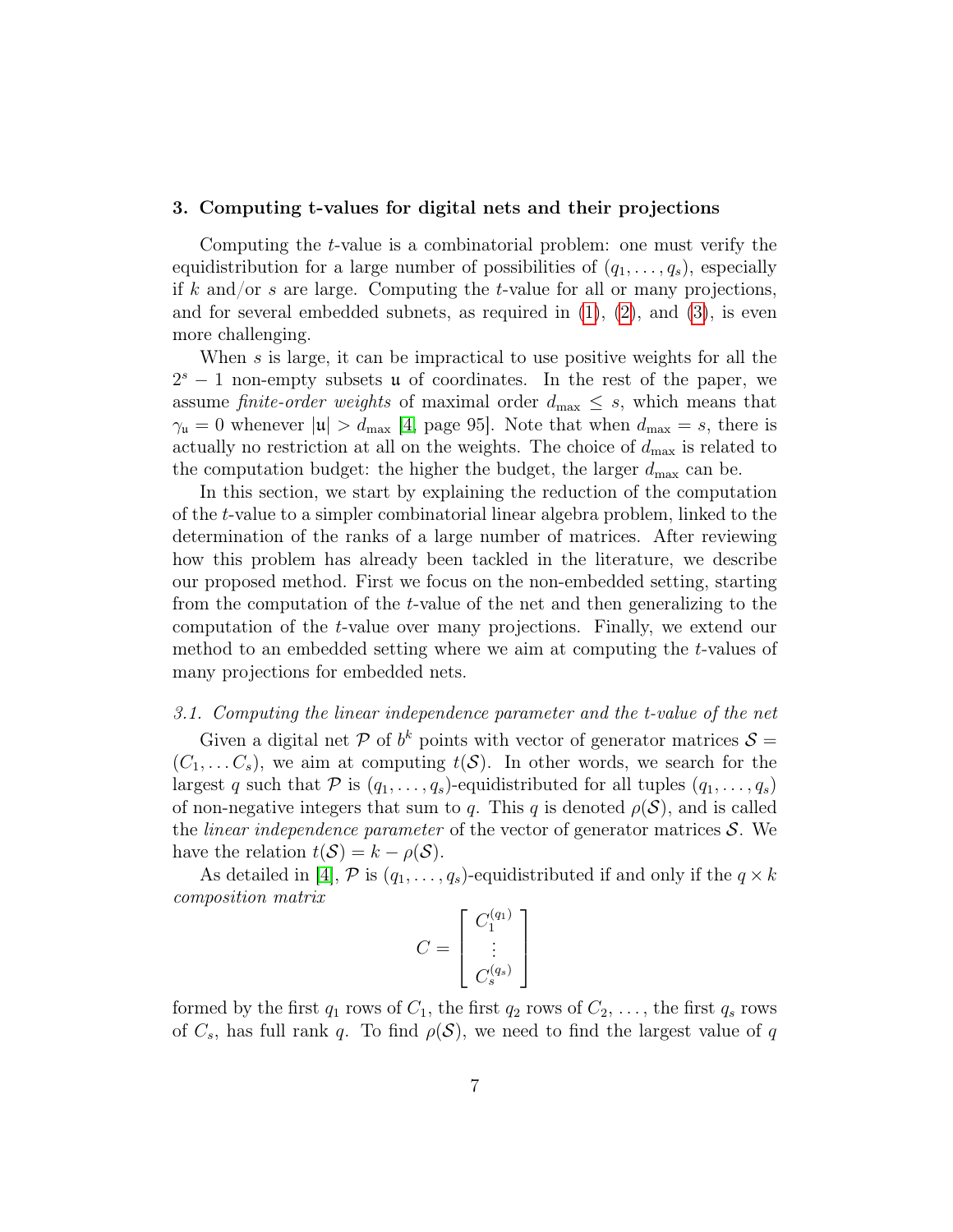for which all the composition matrices of size  $q \times k$  have full rank q. For any given q, there are  $\binom{q+s-1}{s-1}$  $s-1 \choose s-1}$  such composition matrices [\[9\]](#page-22-9). Thus, in the worst case, we have to compute the rank of  $\sum_{q=1}^{k} \binom{q+s-1}{s-1}$  $\binom{+s-1}{s-1}$  matrices. We can do this either by increasing or decreasing values of  $q \in \{1, \ldots, k\}$ , and stop as soon as we find  $\rho(\mathcal{S})$ . The best choice of direction depends on the actual value of t. Proposition [3](#page-14-0) gives exact expressions for the number of vector additions for each direction.

The algorithms reported in the literature compute the ranks of the composition matrices independently (without reusing the computations from one composition matrix to another), until the t-value can be determined. For the special case of base  $b = 2$ , Schmid [\[24\]](#page-23-4) visits the composition matrices by increasing value of q. For each composition matrix, he visits all linear combinations of the rows to check they are nonzero, by using a Gray code so only one row is changed at each step. Pirsic and Schmid [\[23\]](#page-23-3) proposed a different method that applies Gaussian elimination [\[1\]](#page-21-4) independently to each composition matrix to compute its rank. They found that this second method is typically faster than the first for large b and when  $k - t$  is not too large, and the first method was usually faster otherwise. We will denote these two methods by S and PS, respectively.

These two approaches are fine to compute a single t-value, but they do not scale well when dealing with the figures of merit in [\(1\)](#page-4-0) to [\(3\)](#page-4-3). The latter involve several t-values, one for each of  $\sum_{d=1}^{d_{\text{max}}} \binom{s}{d}$  $\binom{s}{d}$  projections **u** such that  $|u| \leq$  $d_{\text{max}}$ . All in all, we have to compute the rank of up to  $\sum_{d=1}^{d_{\text{max}}}\sum_{q=1}^{k} {s \choose d}$  $\binom{d}{d} \binom{q+d-1}{d-1}$ matrices. For  $k = 10$  and  $s = d_{\text{max}} = 5$ , this represents over  $1.2 \times 10^4$  matrices, cumulating  $9.1 \times 10^4$  rows. In use cases, k and s easily go up to 20. In this case, the number of matrices equals  $2.6 \times 10^{14}$ , cumulating  $4.9 \times 10^{15}$  rows. In the following, we explain how to optimize such a daunting computation, first on a single projection (optimizing the sum over  $q$ ), then on many projections (optimizing the sum over  $d$ ).

Our strategy takes advantage from the fact that one can enumerate the set of composition matrices in a way that any two consecutive composition matrices differ by exactly one row. This relies on the enumeration of weak compositions as proposed in [\[9\]](#page-22-9). We build upon the algorithm of Pirsic and Schmid [\[23\]](#page-23-3), but instead of computing from scratch the Gaussian elimination for each composition matrix, we reuse computations. We detail this algorithm in the following subsection.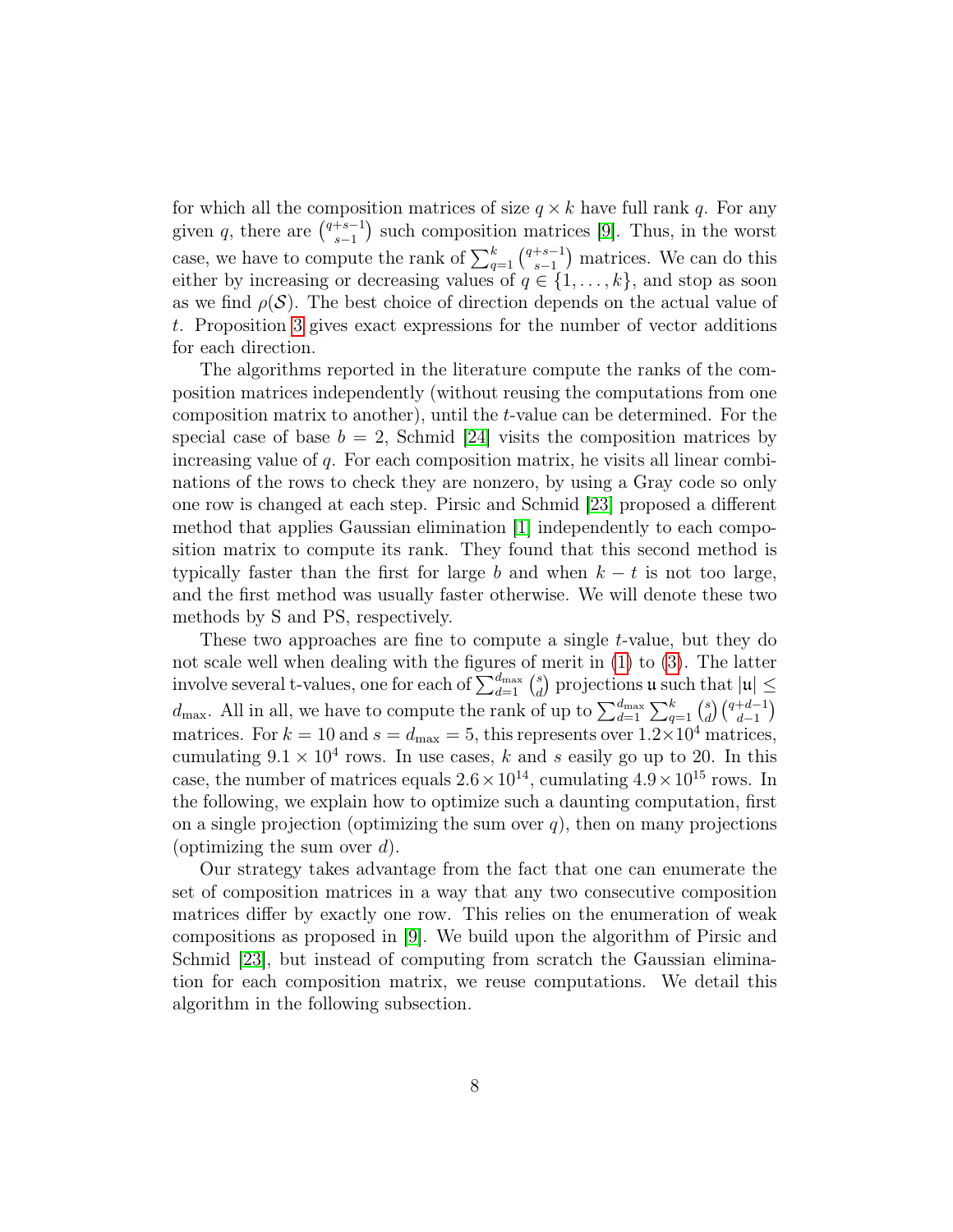## <span id="page-8-1"></span>3.2. Efficient computation of the rank of all composition matrices

We now explain the reduction used to compute the rank of the composition matrices, which is weaker than the reduction in row echelon form [\[1\]](#page-21-4). We call it a reduction in almost row echelon form (RAREF). Then, we describe how a RAREF can be efficiently computed for a matrix  $C'$  which differs by exactly one row from a matrix C for which a RAREF is already known.

<span id="page-8-0"></span>**Definition 1.** In  $\mathbb{F}_b$ , given a matrix C of size  $q \times k$ , a matrix T of size  $q \times k$ is said to be a RAREF of C if there exists a matrix L of size  $q \times q$  such that the following properties hold:

- (a)  $T = L \cdot C$ ;
- (b) L is a row operations matrix, i.e. left-multiplying by L corresponds to applying a combination of row permutations, row multiplications by a nonzero element of  $\mathbb{F}_b$  and row transvections;
- (c) the first nonzero coefficient of a nonzero row of  $T$  (called a pivot), equals 1;
- (d) each column of  $T$  containing a pivot has zeros everywhere else.

Given a matrix  $C$ , one finds  $L$  and  $T$  by applying row operations on each row i of C from the first to the last, as described in Algorithm [1,](#page-9-0) which is a variation of the Gauss-Jordan elimination. We refer to this as pivoting. Note that we do not enforce the constraints that the pivots are strictly on the right of the pivots of the above rows and that the all-zero rows are at the bottom of T. If such constraints were enforced, we would obtain the ordinary row reduced echelon form, which is unique, in contrast to a RAREF. Actually, the row reduced echelon form can be obtained from a RAREF by a careful reordering of the rows. A more thorough description of the Gauss-Jordan elimination algorithm can be found in [\[1\]](#page-21-4). Since  $L$  is non-singular, the rank is invariant by a left-multiplication by  $L$ , so the rank of  $C$  must equal the number of pivots in T.

Given two composition matrices C and C' of size  $q \times k$  which differ by exactly one row, we explain how to derive a RAREF  $T' = L' \cdot C'$  by reusing a known RAREF  $T = L \cdot C$ . We can assume that C has full rank, because otherwise P would not be  $(q_1, \ldots q_s)$ -equidistributed for the tuple  $(q_1, \ldots q_s)$ that corresponds to the composition matrix C, so we would have  $\rho(\mathcal{S}) < q$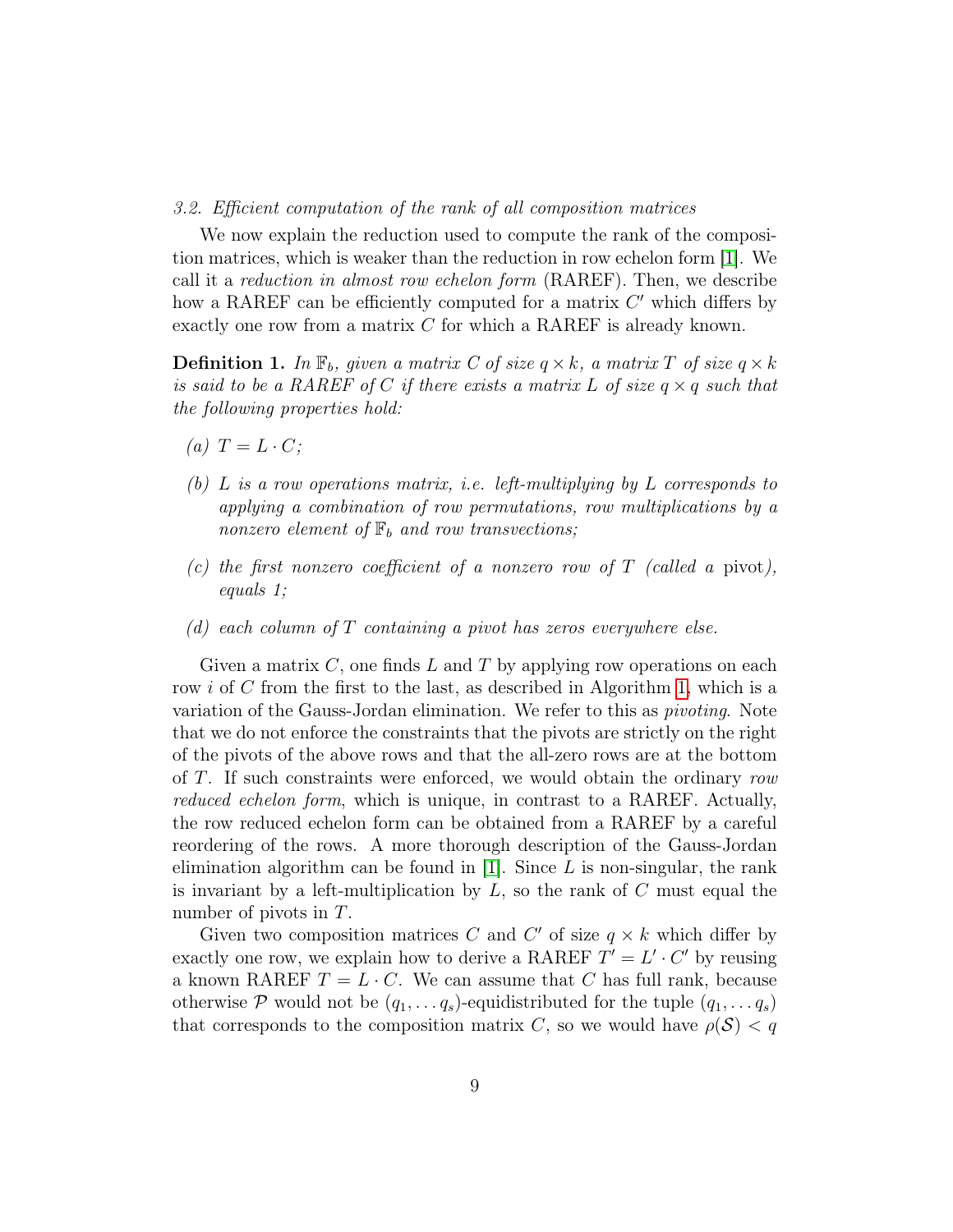# <span id="page-9-0"></span>Algorithm 1 Computing the RAREF

Let  $T = C$  and let L be the identity matrix of size  $q \times q$ . For each row  $i$  of  $T$ , from the first to the last:

- 1. Use transvections to zero all the elements of the *i*th row of  $T$  which are in a column that contains a pivot. Apply the same transvections to L.
- 2. Locate the first nonzero coefficient of the *i*th row of  $T$ , say in the *j*th column of  $T$ , and multiply this row so that this leading nonzero coefficient equals 1. This coefficient is a new pivot. Apply the same multiplication to L. If such a coefficient does not exist, skip the row.
- 3. Otherwise, use transvections to zero all the elements of the jth column of  $T$  other than the pivot. Apply the same transvections to  $L$ .

## Return T and L.

and therefore computing the rank of  $C'$  would be pointless. This is equivalent to saying that the RAREF T has no all-zero row.

Suppose the row which differs between  $C$  and  $C'$  is row i. The aim is to update  $L$  and  $T$  into  $L'$  and  $T'$  so that all the properties listed in Definition [1](#page-8-0) hold. Algorithm [2,](#page-11-0) whose operations are illustrated in Figure [1,](#page-10-0) does this. The key advantage of this algorithm is that it requires only one row pivoting (step 4), whereas a full recomputation of  $T'$  would require q pivotings.

# <span id="page-9-1"></span>3.3. Computing the t-values over many projections

In this section, we extend our proposed methodology to the computation of the t-values of all or many projections. More precisely, given a vector S of s generator matrices of size  $k \times k$ , we aim at computing  $t(\mathcal{S}_u)$  (or equivalently  $\rho(\mathcal{S}_u)$  for all projections u such that  $|u| \leq d_{\text{max}}$ . We propose a dynamic programming method that achieves this much more efficiently than computing the t-values independently across all the projections. It exploits a recurrence that expresses  $\rho(\mathcal{S}_u)$  in terms of the linear independence parameters of all strict subvectors  $S_{\mathfrak{v}}$ , with  $\mathfrak{v} \subset \mathfrak{u}$ .

We define the partial linear independence parameter  $\tilde{\rho}(\mathcal{S})$  of a vector of d generator matrices S as the maximum integer  $q \geq d$  such that for every tuple of *positive integers*  $(q_1, ..., q_d)$  that sum to q, the composition matrix

$$
C = \left[ \begin{array}{c} C_1^{(q_1)} \\ \vdots \\ C_d^{(q_d)} \end{array} \right]
$$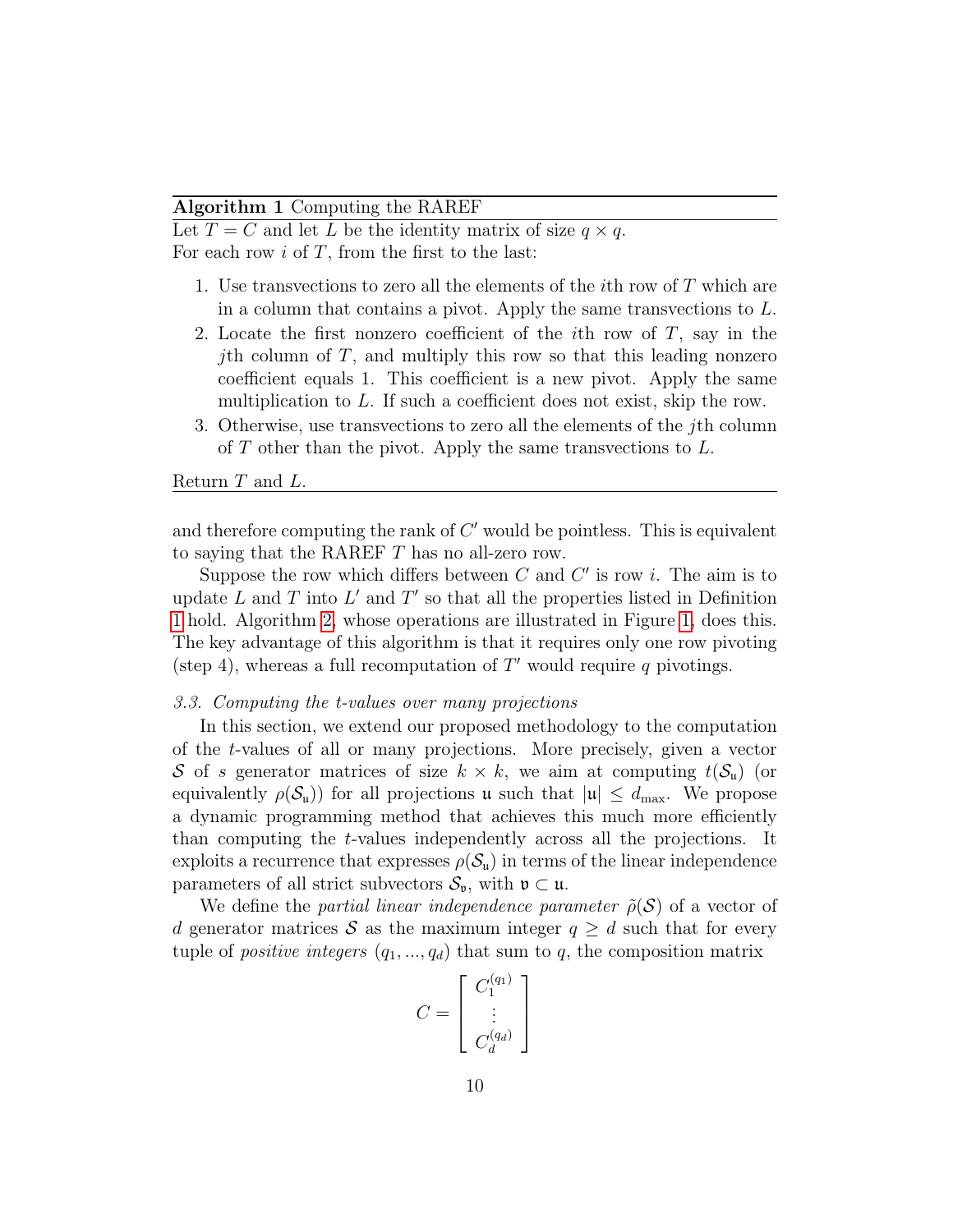<span id="page-10-0"></span>Step 1: Let  $L' = L$ ,  $T' = T$ . Find a row with a nonzero coefficient a in column i of L', and exchange this row (blue row j) with row i, in  $L'$  and in  $T'$ .



Step 2: Use the nonzero element  $a$  in  $L'$  to zero all coefficients on column  $i$  of  $L'$ , using transvections.

$$
\left(\begin{array}{cccccc} l_{11} & \cdots & l_{1i} \\ \vdots & \vdots & \vdots \\ l_{i1} & \cdots & l_{ii} \\ \vdots & \vdots & \ddots & \vdots \\ l_{j1} & \cdots & l_{qi} \\ \vdots & \vdots & \vdots & \vdots \\ l_{q1} & \cdots & l_{qi} \\ \end{array}\right) \cdots \left(\begin{array}{c} l_{11} \\ \vdots \\ l_{iq} \\ \vdots \\ l_{iq} \\ \end{array}\right) \times \left(\begin{array}{c} c_{1} \\ \vdots \\ c_{i} \\ \vdots \\ c_{q} \\ \end{array}\right) \qquad = \qquad \left(\begin{array}{c} t_{1} \\ \vdots \\ t_{j} \\ \vdots \\ t_{i} \\ \vdots \\ t_{i} \\ \end{array}\right)
$$

Step 3: Set all coefficients of row i of  $L'$  to 0, except the diagonal coefficient. Replace row i of  $C$  and  $T'$  with the new rows  $c'_i$  and  $ac'_i$  (in green). Since the *i*th row of  $C'$  (green row) interacts only with the green column of L' in the  $L' \times C'$  matrix multiplication, these steps ensure that  $L' \times C' = T'$ . Step 4 (not shown): Pivot on row i of  $T'$  to obtain the RAREF  $T'$ .



Figure 1: Procedure to update a reduced almost row echelon form when a row changes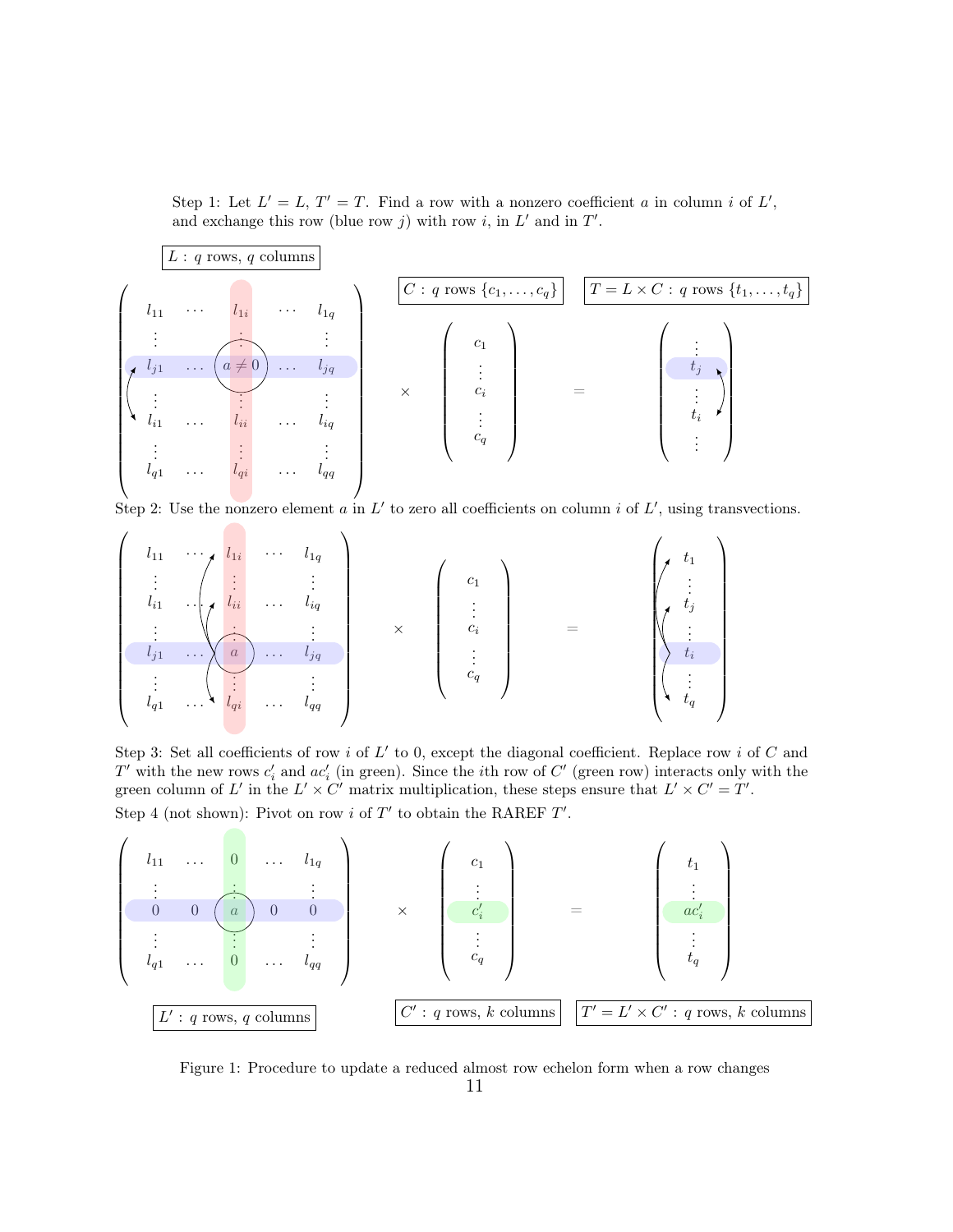# <span id="page-11-0"></span>Algorithm 2 Updating the RAREF

Let  $T' = T$  and  $L' = L$ .

- 1. Locate a nonzero coefficient in the *i*th column of  $L'$ . Such a coefficient exists as  $L'$  is non-singular. Say it is located in the jth row of  $L'$  and it equals  $a \in \mathbb{F}_b$ . Using a row permutation, exchange the *i*th and *j*th rows, both in  $L'$  and  $T'$ .
- 2. Using the nonzero coefficient a at position  $(i, i)$  of  $L'$  and row transvections, zero all the other coefficients in the  $i$ th column of  $L'$ . Apply the same transvections to  $T'$ .
- 3. Set to zero all the coefficients of the *i*th row of  $L'$ , except for  $(i, i)$  which remains equal to a. The element  $(i, i)$  of  $L'$  is now completely isolated. Thus, it is now straightforward to update  $T' = L' \times C$  into  $T' = L' \times C'$ : one has to replace the *i*th row of  $T'$  by a times the *i*th row of  $C'$ .
- 4. Pivot on the ith row by applying Algorithm [1.](#page-9-0)

Return  $L'$  and  $T'$ .

formed by the first  $q_1$  rows of  $C_1$ , the first  $q_2$  rows of  $C_2, \ldots$ , the first  $q_d$  rows of  $C_d$ , has full rank q. By convention, we set  $\tilde{\rho}(\mathcal{S}) = d - 1$  whenever there is no such q. The difference with the linear independence parameter is that we consider here only tuples of strictly positive integers  $(q_1, ..., q_d)$  and not non-negative integers as before. Note that

<span id="page-11-1"></span>
$$
0 \leq \rho(\mathcal{S}) \leq \tilde{\rho}(\mathcal{S}) \leq k.
$$

With these ingredients, we can formulate the computation of  $\rho(\mathcal{S})$  as a dynamic programming problem, as follows.

**Proposition 1.** For each subset  $\mathfrak{u} \subseteq \{1, \ldots, s\}$  of cardinality greater than 2

$$
\rho(\mathcal{S}_{\mathfrak{u}})=\min\left(\tilde{\rho}(\mathcal{S}_{\mathfrak{u}}),\min_{\emptyset\neq\mathfrak{v}\subset\mathfrak{u}}\rho(\mathcal{S}_{\mathfrak{v}})\right)=\min\left(\tilde{\rho}(\mathcal{S}_{\mathfrak{u}}),\min_{j\in\mathfrak{u}}\rho(\mathcal{S}_{\mathfrak{u}\setminus\{j\}})\right).
$$
 (8)

*Proof.* The first equality stems from the definition of  $\rho$  and  $\tilde{\rho}$ , the second equality comes from the fact that  $\rho(\mathcal{S}_{\mathfrak{v}'}) \geq \rho(\mathcal{S}_{\mathfrak{v}})$  when  $\mathfrak{v}' \subseteq \mathfrak{v}$ .  $\Box$ 

To compute  $\rho(\mathcal{S}_u)$ , for every u such that  $|u| \leq d_{\text{max}}$ , we first compute  $\rho(\mathcal{S}_{\{j\}})$  for each  $j \in \{1, \ldots, s\}$ . Thanks to the assumption of full projection regularity, we already know that  $\rho(\mathcal{S}_{\{j\}}) = k$ . Then, we use the recurrence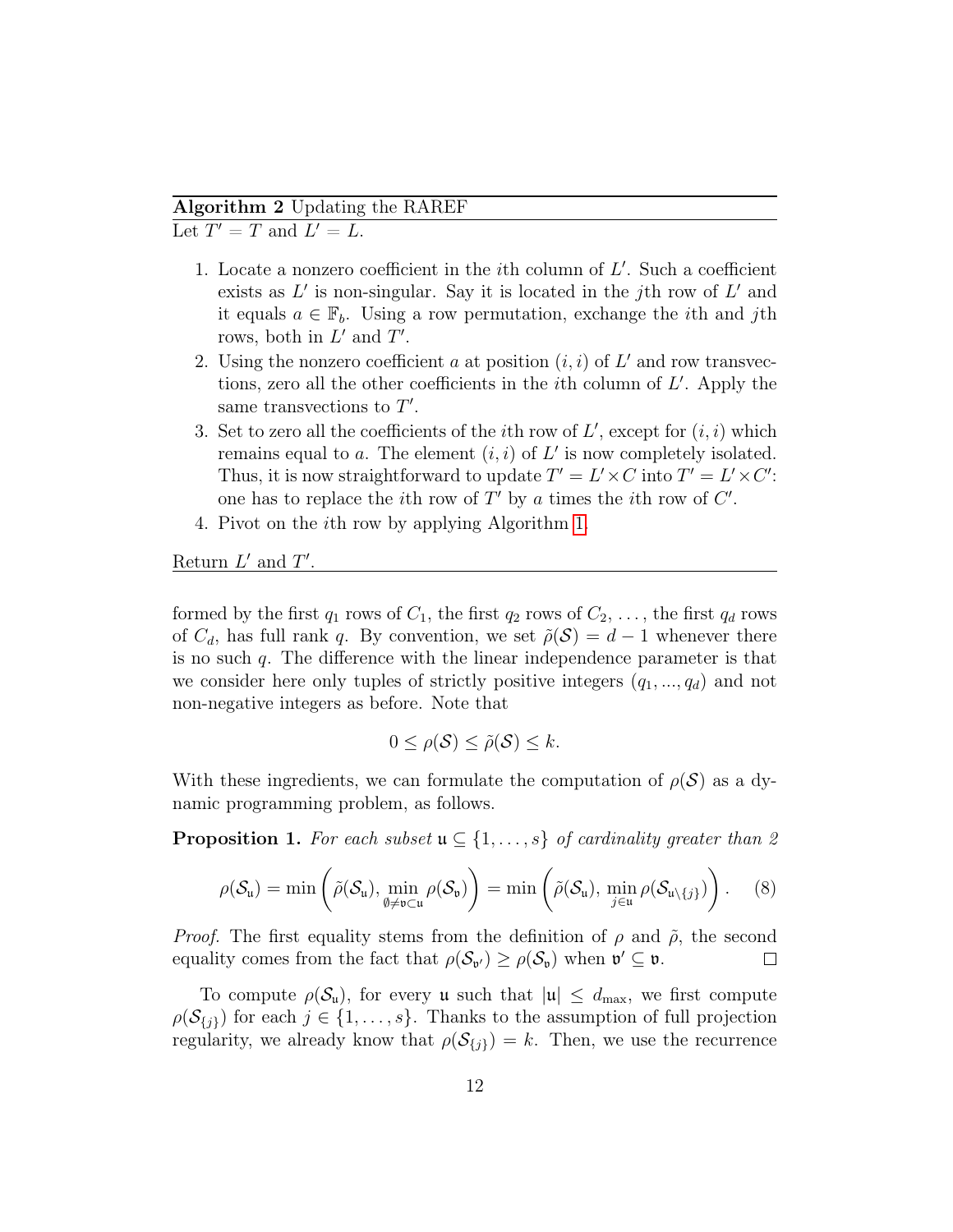[\(8\)](#page-11-1) in the following manner: enumerate the subsets of  $\{1, \ldots, s\}$  by increasing cardinality until reaching cardinality  $d_{\text{max}}$ . For each subset  $\mu$ , we first compute  $q_{\max} = \min_{j \in \mathfrak{u}} \rho(\mathcal{S}_{\mathfrak{u} \setminus \{j\}})$ . We know that  $\rho(\mathcal{S}_{\mathfrak{u}}) \leq q_{\max}$ . If  $q_{\max} < |\mathfrak{u}|$ , we know that  $\rho(\mathcal{S}_u) = q_{\text{max}}$  as  $\tilde{\rho}(\mathcal{S}_u) \geq |u| - 1$ . Otherwise, we test by decreasing values of  $q \in \{q_{\max}, \ldots, |\mathfrak{u}|\}$  whether  $\tilde{\rho}(\mathcal{S}_{\mathfrak{u}}) \geq q$  by adapting the procedure described in the two previous subsections. The main technicality is that we need to modify the enumeration of composition matrices to stay in the subset of composition matrices which contain at least one row from each generator matrix of  $S_u$ . To update the RAREF when the composition matrix changes by a single row, we use the same method as before.

We visit the values of q in decreasing order, from  $q_{\text{max}}$  to  $|\mu|$ , because this turns out to be faster when computing figures of merit that involve a large number of low-dimensional projections: for low-dimensional projections, the chances are that t is small, so  $\rho(\mathcal{S}_u)$  is nearer to  $q_{\text{max}}$  than to  $|u|$ . Another reason is that we implement an early stopping criterion: for a given  $q$ , as soon as we encounter a composition matrix which does not have full-rank, we stop and move on to  $q-1$ . This does not work in the increasing order, as we have to check that all matrices are full-rank for a given  $q$  before moving on to  $q+1$ .

## <span id="page-12-0"></span>3.4. Computation of the t-values for embedded nets

We now extend our proposed methodology to the case of embedded nets. More precisely, for given integers  $1 \leq m_0 \leq k$  and a vector S of s generator matrices of size  $k \times k$ , we aim at computing  $t(\mathcal{S}_{\mu,m})$  for all projections u such that  $|\mathfrak{u}| \leq d_{\max}$  and all  $m_0 \leq m \leq k$ .

The procedure described in the previous subsection can be easily modified to perform this task, as follows. The compositions matrices of interest to compute  $t(\mathcal{S}_{\mathfrak{u},m})$  are the same composition matrices that are used to compute  $t(\mathcal{S}_{u,k})$  but restricted to their first m columns. But note that the RAREF yields not only the rank of the full  $q \times k$  matrix; it also gives the ranks of all its  $q \times m$  submatrices, for all  $m \in \{m_0, \ldots, k\}$ , because the rank of the  $q \times m$  submatrix equals the number of pivots in the m first columns of the RAREF. Thus, computing the figure of merit [\(3\)](#page-4-3) for embedded nets does not add significant overhead compared to the computation of the simpler figures in [\(1\)](#page-4-0) or [\(2\)](#page-4-1).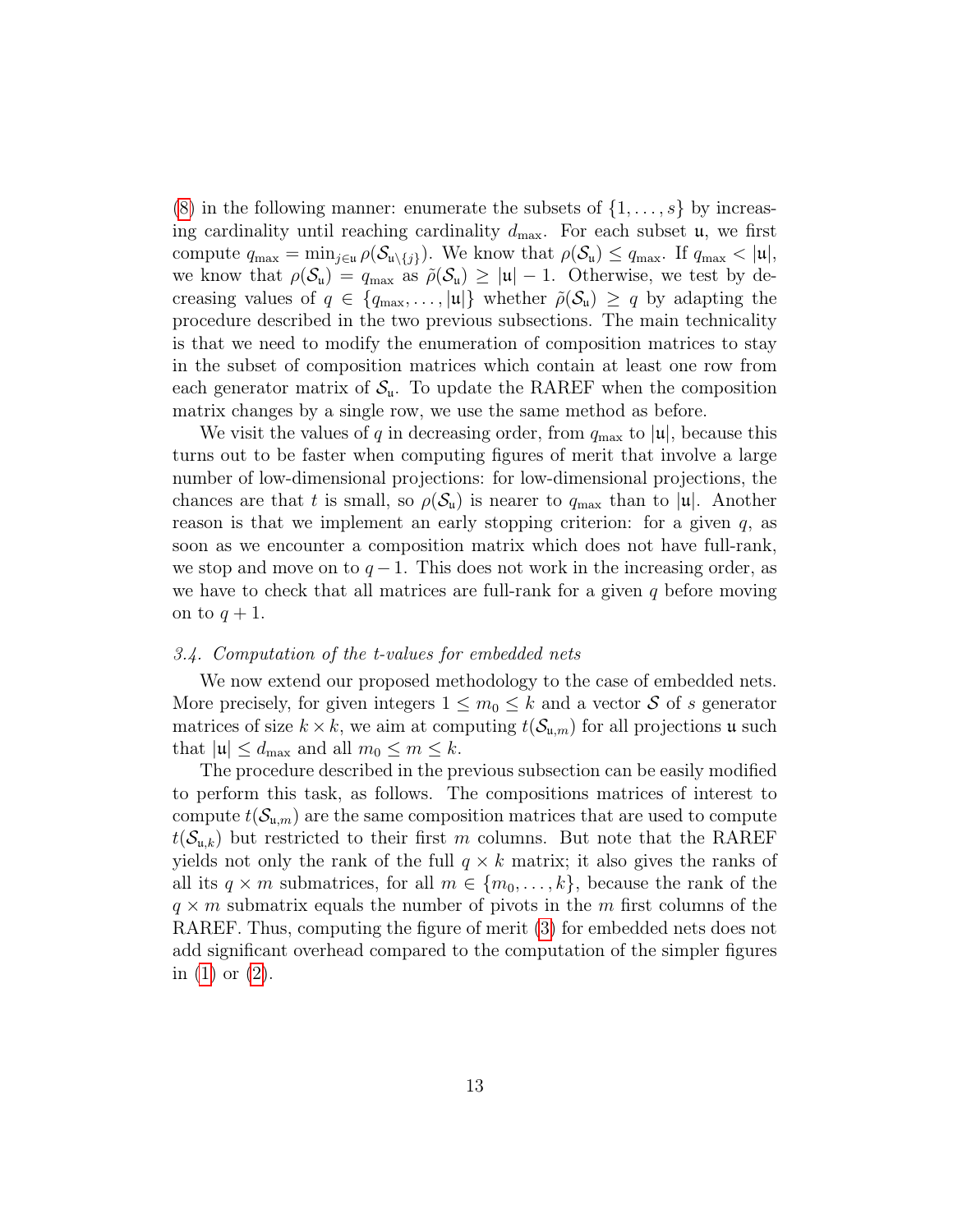## <span id="page-13-0"></span>4. Complexity analysis

In this section, we perform a time complexity analysis of our method (MGL) and compare it with methods S and PS from [\[24\]](#page-23-4) and [\[23\]](#page-23-3).

For each method, we obtain formulas that provide bounds on the total number of vector additions in  $\mathbb{F}_b^k$  required to perform any of the following three computations, given a vector S of s generator matrices of size  $k \times k$ : (a) computing the t-value of the net, as described in Subsections [3.1](#page-6-1) and [3.2;](#page-8-1) (b) computing the t-value over many projections, as described in Subsection [3.3;](#page-9-1) and (c) computing the t-value over several projections for embedded nets, as described in Subsection [3.4.](#page-12-0) For  $b > 2$ , scalar multiplications are also used in some algorithms (PS and MGL). We do not count them as it would complicate the formulas without adding further insight and because the number of scalar multiplications is normally less than the number of vector additions.

We also compare our method with the one of Dick and Matsumoto (DM) in [\[3\]](#page-21-2). The latter uses weight enumerator polynomials to compute the tvalue. The authors also outline an extension to compute the t-values over all projections by using multivariate polynomials, but we do not consider this extension in this paper because we do not have an implementation and it appears non-trivial to implement in practice. Due to the different nature of their method, they express its complexity in terms of integer operations.

For  $b = 2$ , if we assume that k does not exceed the computer word length, which is usually the case in the context of QMC, then vector additions in  $\mathbb{F}_b^k$  can be implemented as XOR operations between two integers. In this case, it makes sense to compare the complexity of DM to the others, because the elementary operation is the same. However, for  $b > 2$ , comparing vector additions in  $\mathbb{F}_b^k$  and integer operations does not really make sense. Moreover, vector additions must be computed as k independent additions in  $\mathbb{F}_b$ , so they are essentially k times slower than for  $b = 2$ .

The memory space required by our method is not at all an issue, as the most significant overhead is to store at each step two matrices of size  $k \times k$ . Therefore we only study time complexity and not space complexity.

# 4.1. Computing the t-value of the net

We first look at the number of additions needed to compute or to update the RAREF: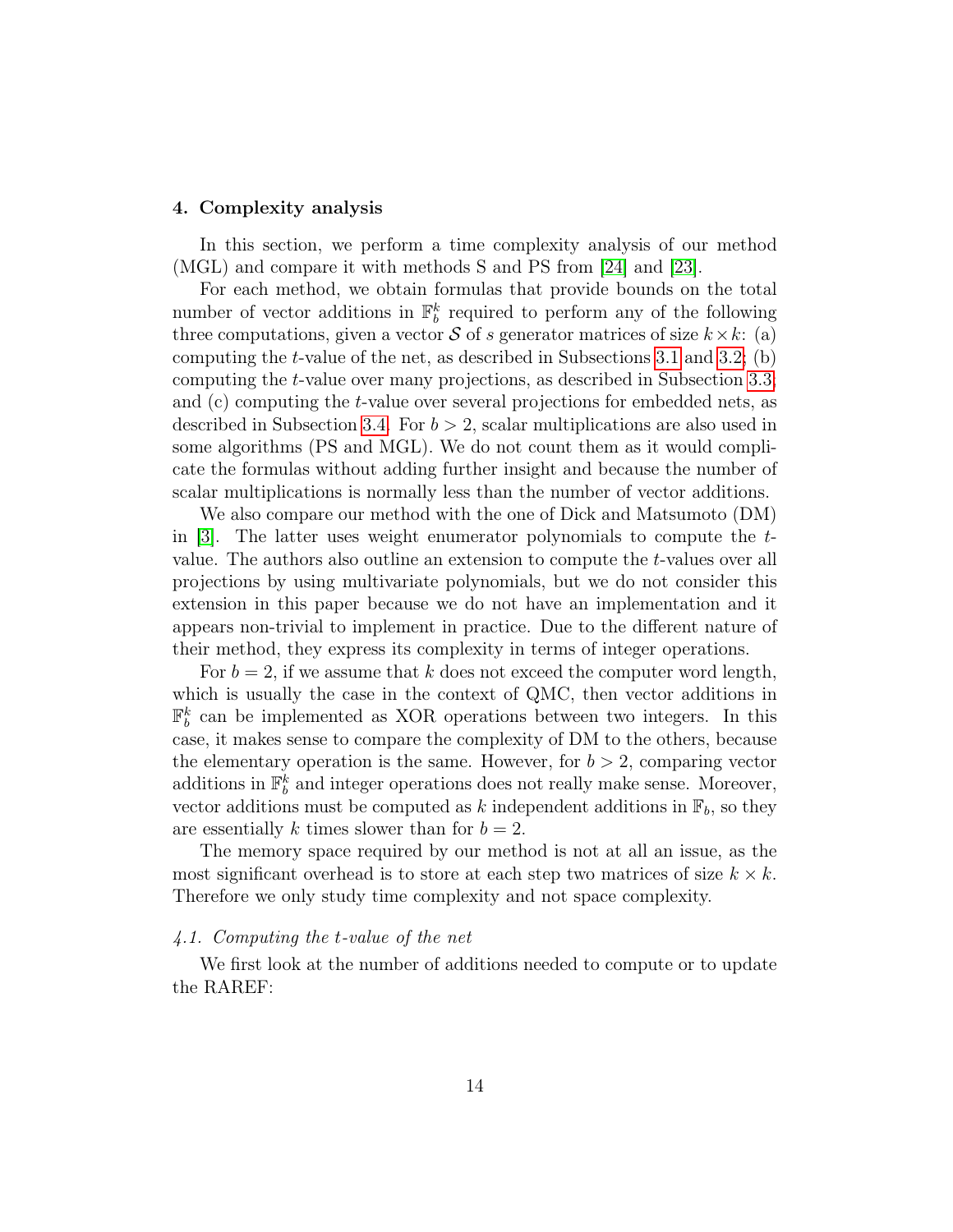<span id="page-14-1"></span>**Proposition 2.** For general b and a matrix of size  $q \times k$ , with  $q \leq k$ , comput-ing the RAREF by Algorithm [1](#page-9-0) requires at most  $4q^2$  vector additions, whereas updating the RAREF by Algorithm [2](#page-11-0) requires at most 6q vector additions.

Proof. For Algorithm [1,](#page-9-0) at most 4q vector additions are done for each of the q pivotings (2q at step 1 and 2q at step 3), for a total of  $4q<sup>2</sup>$  operations. For Algorithm [2,](#page-11-0) 6q vector additions are needed  $(2q \text{ at step } 2 \text{ and } 4q \text{ at step } 4)$ ,  $\Box$ for a total of 6q operations.

Next we bound the total number of vector additions required to compute a single t-value, for each method. For MGL, we give two bounds, depending on the enumerating order  $(q$  increasing or  $q$  decreasing), as explained in Subsection [3.1.](#page-6-1) We also provide simplified asymptotic expressions for the bounds when  $k$  tends to infinity with  $s$  fixed.

<span id="page-14-0"></span>Proposition 3. The number of operations to compute a t-value with the four methods considered is bounded as follows:

| S                            | $k-t$<br>$\mathcal{S}$<br>$\sum_{d} \sum_{d} {s \choose d} {q-1 \choose d-1} (b-1)^d b^{q-d} = \mathcal{O}((b+1)^{k-t+s-1})$<br>$d=1$ q=d       |
|------------------------------|-------------------------------------------------------------------------------------------------------------------------------------------------|
| PS                           | $k-t$<br>$\sum {\binom{q+s-1}{s-1}\binom{q}{2}} = \mathcal{O}\left(\frac{(k-t)^{s+2}}{s!}\right)$<br>$q=1$                                      |
| DМ                           | $\mathcal{O}(ksb^k)$                                                                                                                            |
| MGL $(q \text{ decreasing})$ | $\sum \left[4q^2 + \left[ \binom{q+s-1}{s-1} - 1\right] 6q \right] = \mathcal{O}\left(\frac{k^{s+1}}{s!}\right)$<br>$q=k-t$                     |
| MGL $(q \text{ increasing})$ | $k-t$<br>$\sum_{s} \left[ 4q^2 + \left[ \binom{q+s-1}{s-1} - 1 \right] 6q \right] = \mathcal{O} \left( \frac{(k-t)^{s+1}}{s!} \right)$<br>$q=1$ |

Proof. The upper bounds for S and PS are derived in [\[23\]](#page-23-3), in terms of the number of vector additions. The bound for DM can be found in [\[3\]](#page-21-2).

To prove the bounds for MGL, we first note from Subsection [3.1](#page-6-1) that the number of composition matrices whose ranks are to be computed is at most  $\sum_{q=k-t}^{k} \binom{q+s-1}{s-1}$  ${s-1 \choose s-1}$  if we choose to visit the values of q in decreasing order. For each  $q \in \{k, \ldots, k-t\}$ , the first RAREF is computed entirely, followed by  $\binom{q+s-1}{s-1}$  $\frac{1}{s-1}$ ,  $\frac{1}{s-1}$  updates, which takes  $\sum_{q=k-t}^{k} [4q^2 + (4q^{2} + 4q^{4} - 1) - 1]$  6q vector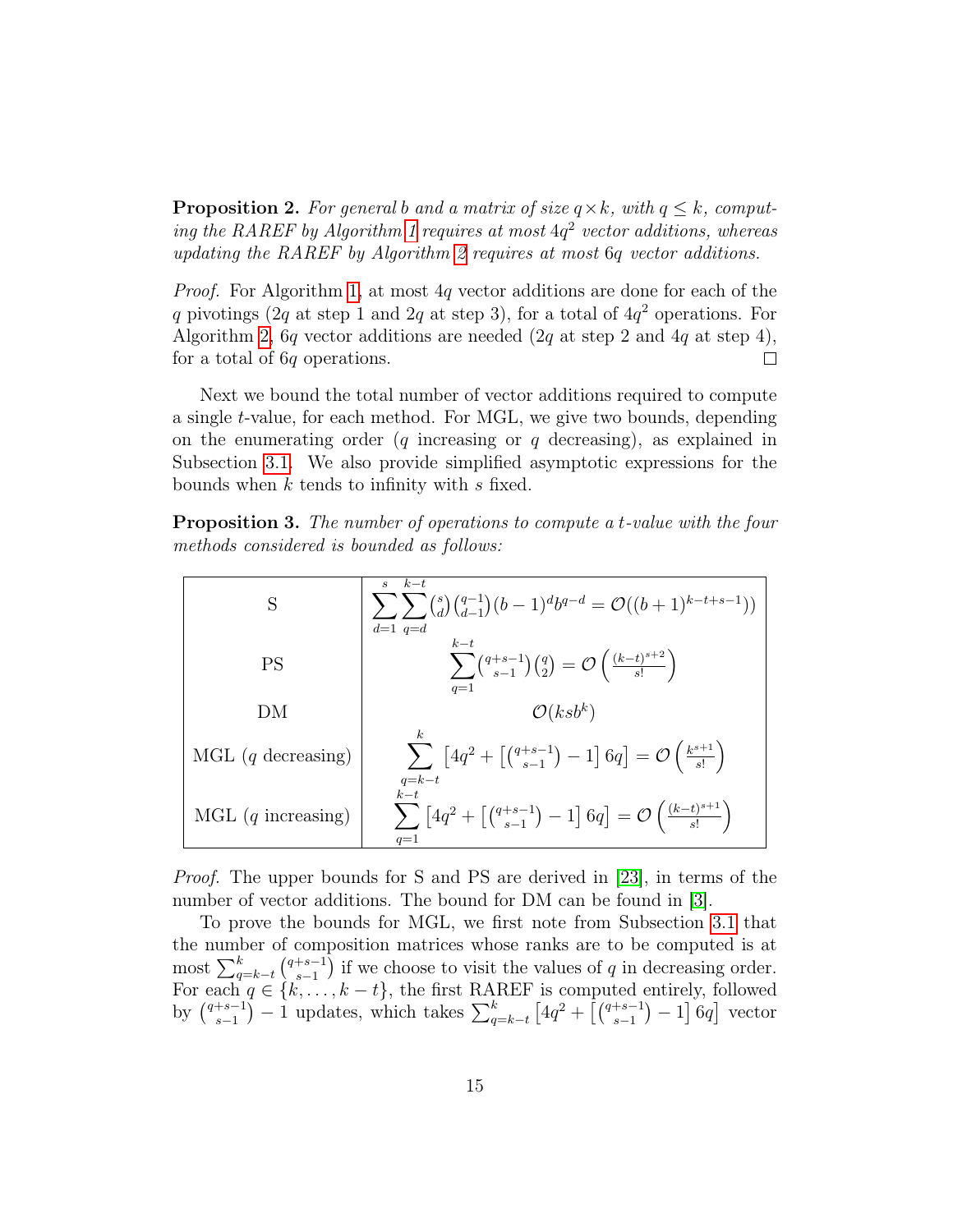additions in total, according to Proposition [2.](#page-14-1) By using the fact that  $q \leq$  $\binom{q+s-1}{s-1}$  $s-1 \choose s-1$  in the first inequality, this expression simplifies as:

$$
\sum_{q=k-t}^{k} \left[ 4q^2 + \left[ \binom{q+s-1}{s-1} - 1 \right] 6q \right]
$$
\n
$$
\leq 10 \sum_{q=k-t}^{k} \binom{q+s-1}{s-1} q = 10 \sum_{q=k-t}^{k} \left[ \binom{q+s}{s} - \binom{q+s-1}{s} \right] q
$$
\n
$$
\leq 10 \sum_{q=k-t}^{k} \left[ \binom{q+s}{s} q - \binom{q+s-1}{s} (q-1) \right]
$$
\n
$$
= 10k \binom{k+s}{s} - 10(k-t-1) \binom{k-t-1+s}{s}.
$$

If the values of  $q$  are visited in increasing order, the computation above can be updated as follows:

$$
\sum_{q=1}^{k-t} \left[ 4q^2 + \left[ \binom{q+s-1}{s-1} - 1 \right] 6q \right] \le 10(k-t) \binom{k-t+s}{s}
$$

The asymptotic expressions come from

$$
\binom{k+s}{s} = \frac{(k+s)(k+s-1)...(k+1)}{s!} \sim \frac{k^s}{s!} \text{ when } k \to \infty.
$$

The above calculation can be adapted to prove the asymptotic expression for PS, which is tighter than the one given in [\[23\]](#page-23-3):

$$
\sum_{q=1}^{k-t} \binom{q+s-1}{s-1} \binom{q}{2} \le (k-t)^2 \binom{k-t+s}{s} = \mathcal{O}\left(\frac{(k-t)^{s+2}}{s!}\right)
$$

There is no uniform ranking between those methods, except that S is exponential in both s and k, DM is exponential only in  $k$ , and PS and MGL are exponential only in s. For MGL, the best choice in the enumerating order depends on the value of  $t$ : visiting the values of  $q$  by decreasing order is the best choice when the t-value is small, whereas increasing order wins when t is far from 0. For  $b = 2$  and typical values of s and k, the threshold lies around  $t = 2$ , so the decreasing order wins only when t is very close to 0.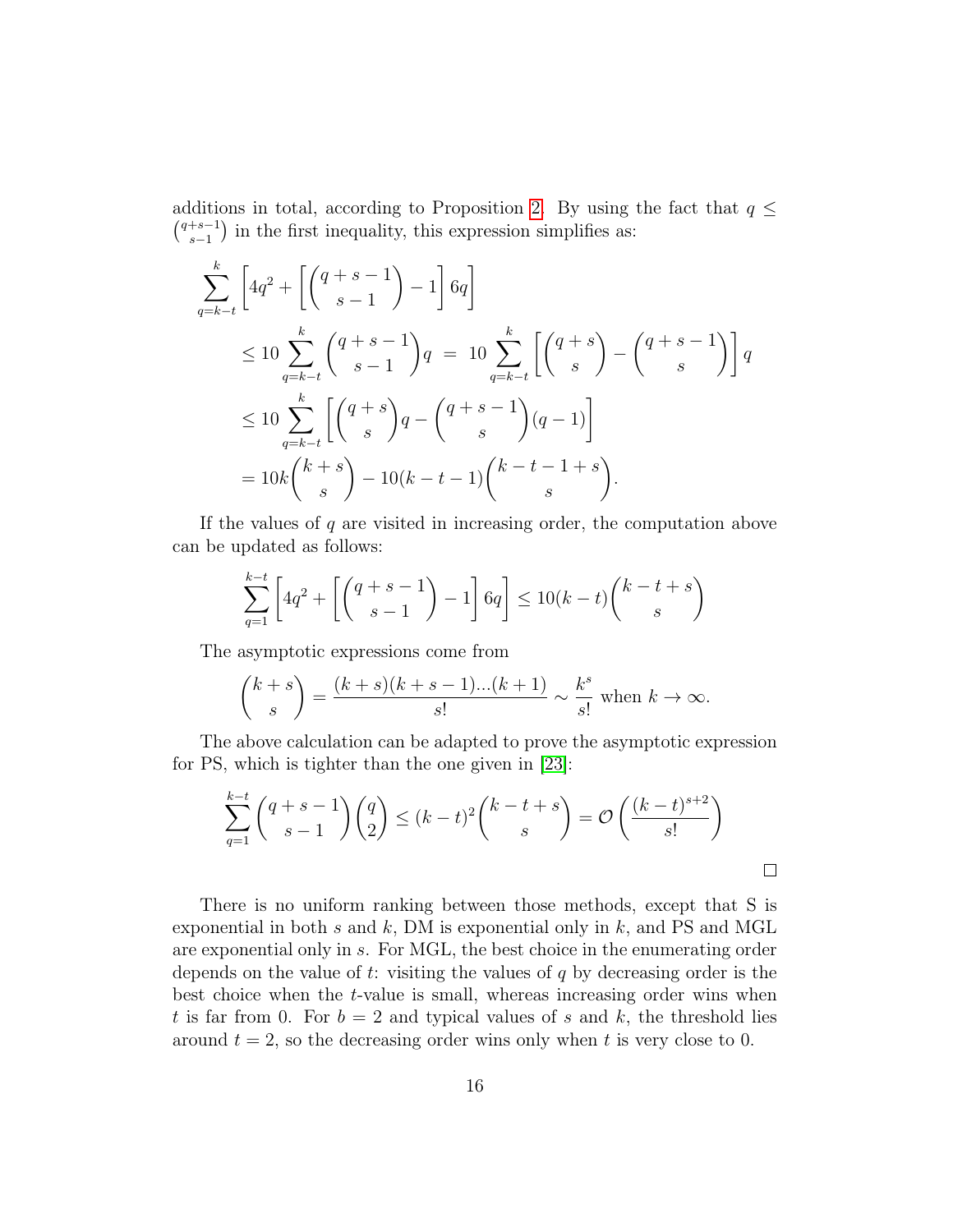# 4.2. Computing the t-value over many projections

We now compare the methods in terms of the computational effort to obtain the *t*-value over all projections over no more than  $d_{\text{max}}$  coordinates. This corresponds to the complexity of computing the figures of merit [\(1\)](#page-4-0)– [\(2\)](#page-4-1). Here the values of q are enumerated by decreasing order, which is more effective than increasing order when many low-order projections have to be examined.

<span id="page-16-1"></span>Proposition 4. The number of vector additions to compute the t-value of all projections **u** such that  $|\mathfrak{u}| \leq d_{\text{max}}$  is bounded as follows:

| S         | $\sum_{d=1}^{d_{\max}} \sum_{q=d}^{k} {s \choose d} {q-1 \choose d-1} (b-1)^d b^{q-d}$ |
|-----------|----------------------------------------------------------------------------------------|
| <b>PS</b> | $k^2\sum_{d=1}^{d_{\text{max}}}\binom{s}{d}\binom{k+d}{d}$                             |
| DΜ        | $\mathcal{O}\left(k b^k \sum_{d=1}^{d_{\max}} {s \choose d} d\right)$                  |
|           | MGL $k \sum_{d=1}^{d_{\max}} {s \choose d} [4k(k-d+1)+6{k \choose d}]$                 |

Proof. For S, the complexity is very similar to that in Proposition [3,](#page-14-0) because the algorithm to compute the t-value actually yields the t-value over all projections. The outer sum is restricted to the projections of cardinality  $d \leq d_{\text{max}}$ .

For PS and DM, the complexity is the sum of the complexities of computing the t-values of each projection, which is respectively  $k^2\binom{k+d}{d}$  $\binom{+d}{d}$  and  $\mathcal{O}(kdb^k)$ for a projection of size d (by Proposition [3\)](#page-14-0).

For MGL, for general b, the algorithm described in Subsection [3.3](#page-9-1) requires at most

<span id="page-16-0"></span>
$$
\sum_{d=1}^{d_{\text{max}}} \binom{s}{d} \sum_{q=d}^{k} \left[ 4q^2 + \left[ \binom{q-1}{d-1} - 1 \right] 6q \right] \tag{9}
$$

vector additions, because for each projection  $\mu$  of cardinality d, we compute by decreasing values of  $q \in \{k, ..., d\}$  the ranks of all composition matrices. As in Proposition [3,](#page-14-0) the cost of computing theses ranks is  $4q^2 + \left[\binom{q-1}{d-1} - 1\right] 6q$ , hence the formula  $(9)$ . It can be simplified as in the proof of Proposition [3:](#page-14-0)

$$
\sum_{q=d}^{k} \left[ 4q^2 + \left[ \binom{q-1}{d-1} - 1 \right] 6q \right] \le 4(k-d+1)k^2 + 6 \sum_{q=d}^{k} \binom{q-1}{d-1} q
$$
  
 
$$
\le 4(k-d+1)k^2 + 6k \binom{k}{d}.
$$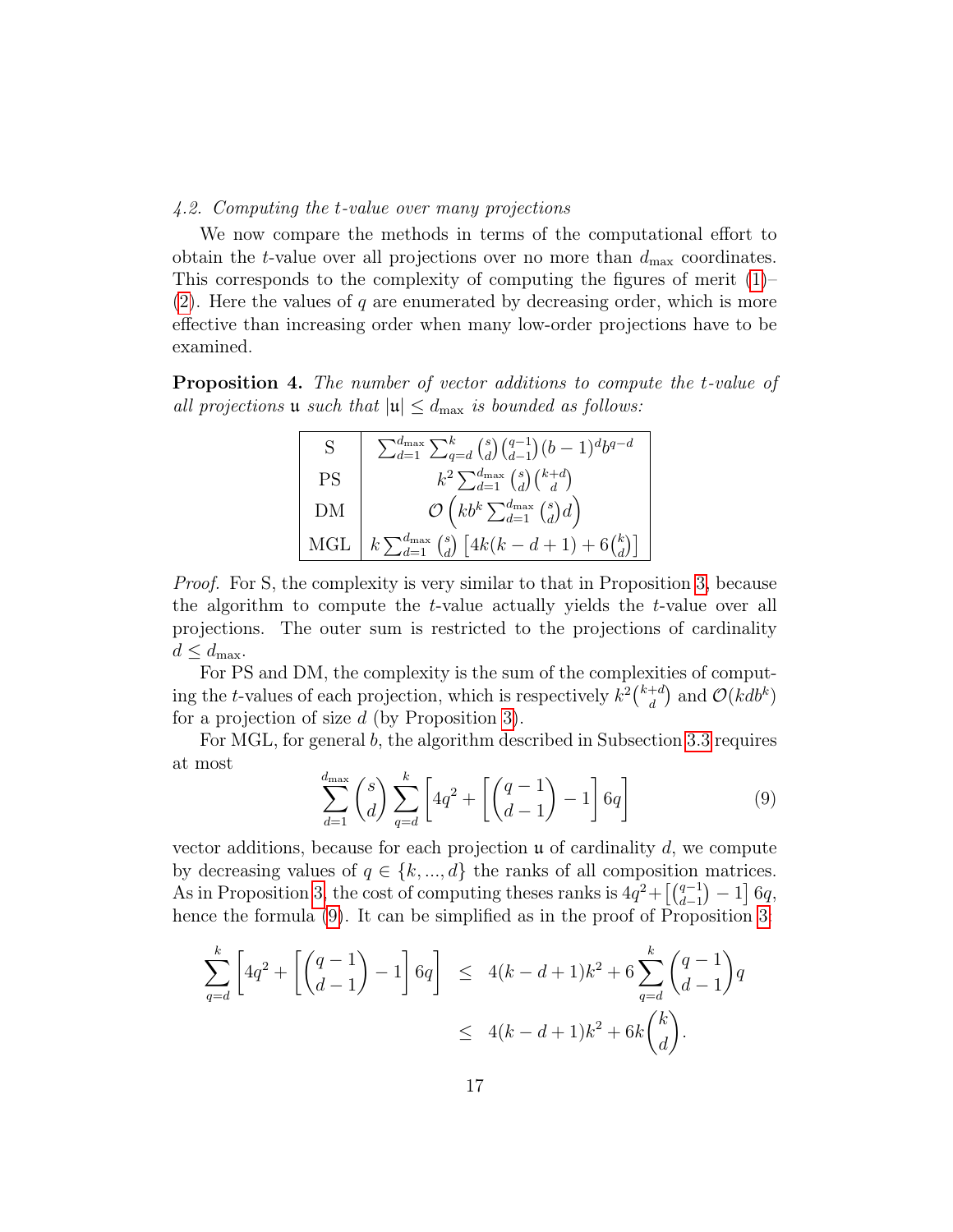These expressions are difficult to compare in full generality for the parameters  $d_{\text{max}}$ , k and s. We can observe two benefits of MGL compared to PS: the algorithm described in Subsection [3.2](#page-8-1) replaces the  $k^2$  factor by k, and the algorithm described in Subsection [3.3](#page-9-1) replaces the  $\binom{k+d}{d}$  $\binom{+d}{d}$  factor by approximately  $k^2 + \binom{k}{d}$  $\binom{k}{d}$ .

We give simplified expressions for three choices of  $d_{\text{max}}$ , namely  $d_{\text{max}} = 2$ , 3, and s. Small values of  $d_{\text{max}}$  can be used when the computational budget is limited and s can be large, as in [\[8\]](#page-22-8) for instance, where  $d_{\text{max}} = 2$  was used. Taking  $d_{\text{max}} = s$  is the other extreme, and would be doable only if s is small.

**Corollary 5.** For the special cases of  $d_{\text{max}} = 2$ ,  $d_{\text{max}} = 3$ , and  $d_{\text{max}} = s$ , the number of vector additions to compute the t-value of all projections **u** such that  $|\mathfrak{u}| \leq d_{\text{max}}$  is bounded as follows:

|               |                                                          | $d_{\max} = 2 \mid d_{\max} = 3$ | $d_{\max} = s$                                                                                                                        |
|---------------|----------------------------------------------------------|----------------------------------|---------------------------------------------------------------------------------------------------------------------------------------|
| $S_{\text{}}$ |                                                          |                                  | $\mathcal{O}(s^2 b^k)$ $\big  \mathcal{O}(s^3 k b^k) \big  \sum_{d=1}^s \sum_{q=d}^k {s \choose d} {q-1 \choose d-1} (b-1)^d b^{q-d}$ |
| PS            | $\mathcal{O}(s^2k^4)$ $\mathcal{O}(s^3k^5)$              |                                  | $k^2\sum_{d=1}^s \binom{s}{d}\binom{k+d}{d}$                                                                                          |
|               | $DM \mid \mathcal{O}(s^2kb^k) \mid \mathcal{O}(s^3kb^k)$ |                                  | $\mathcal{O}(s2^{s-1}kb^k)$                                                                                                           |
| MGL           | $\mid \mathcal{O}(s^2k^3) \mid \mathcal{O}(s^3k^4)$      |                                  | $k\left[4k^22^s+6\binom{s+k}{s}\right]$                                                                                               |

*Proof.* The expressions for  $d_{\text{max}} = 2$  and 3 follow from Theorem [4.](#page-16-1) For the case  $d_{\text{max}} = s$ , for DM, we use the identity  $\sum_{d=1}^{s} {s \choose d}$  $\binom{s}{d}d = s2^{s-1}$ . For MGL, we use Vandermonde's convolution  $\sum_{d=1}^{s} {s \choose d}$  $\binom{s}{d}\binom{k}{d} = \binom{s+k}{s}$  $_{s}^{+k}$ .

We see that for  $d_{\text{max}} = 2$  or 3, MGL has a better complexity that all the other methods. For  $d_{\text{max}} = s$ , the formulas are not easy to compare. If we take the limit as  $k \to \infty$ , we obtain similar asymptotic expressions as in Proposition [3.](#page-14-0)

# 4.3. Computing the t-values for embedded nets

Given two integers  $m_0 \leq k$ , we now consider the number of elementary operations to compute  $t(\mathcal{S}_{\mathfrak{u},m})$  for all projections  $\mathfrak{u}$  such that  $|\mathfrak{u}| \leq d_{\max}$  and all  $m_0 \leq m \leq k$ . This represents the complexity of computing the figures of merit [\(3\)](#page-4-3). This may seem counter-intuitive, but for all four methods, considering embedded nets  $(m_0 < k)$  does not increase the workload compared to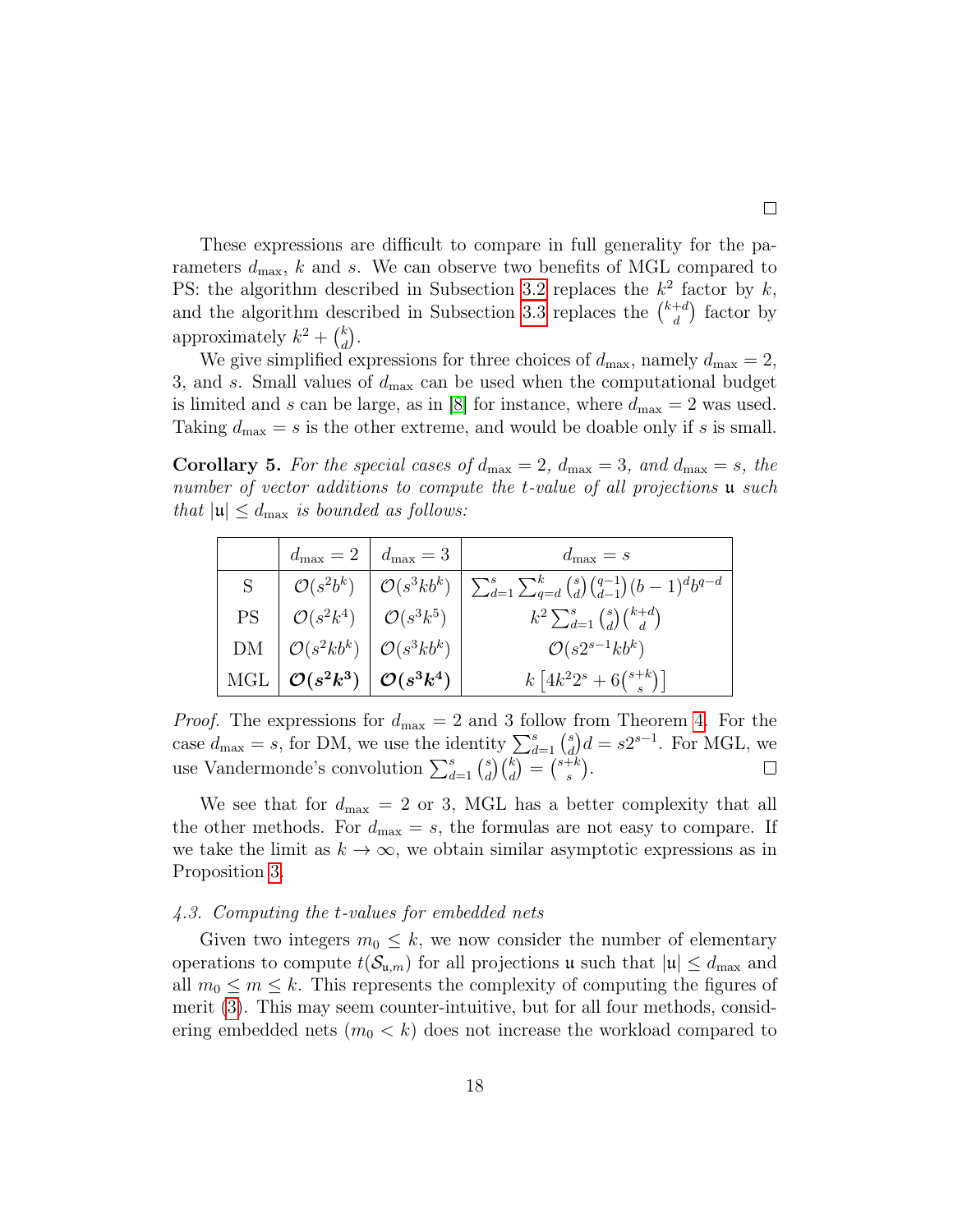the non-embedded case  $(m_0 = k)$ . The reason is that the computations for  $m = k$  include the computations for smaller values of m, by reordering some computations or saving intermediate results if needed. The details for MGL are given in Subsection [3.4.](#page-12-0)

# <span id="page-18-0"></span>5. Numerical implementation and experiments

Here we compare the average CPU times required to compute the t-value of a random net, and to compute the t-values of all projections of order up to  $d_{\text{max}}$  that are needed to obtain the figure of merit [\(1\)](#page-4-0) or [\(2\)](#page-4-1), using our implementations of the four methods S, PS, DM, and MGL, discussed in the previous sections, for digital nets in base  $b = 2$ . All these methods are implemented efficiently in the LatNet Builder software [\[13\]](#page-22-10). All experiments were run on an Intel(R) Core(TM) i7-6500U CPU  $@$  2.50GHz processor.

<span id="page-18-1"></span>

Figure 2: Speed comparison for four methods (S, PS, DM, and MGL) to compute the t-value of a digital net in base 2 with  $n = 2<sup>k</sup>$  points, in s dimensions. In the left panel, the symbol indicates which method is fastest as a function of  $(s, k)$ . In the right panel, we fix  $s = 12$  and plot the execution time as a function of k, in log-log scale.

## 5.1. Computing the t-value of a random net

Figure [2](#page-18-1) compares the four methods in terms of the CPU time required to compute the t-value of a random fully projection-regular net. For each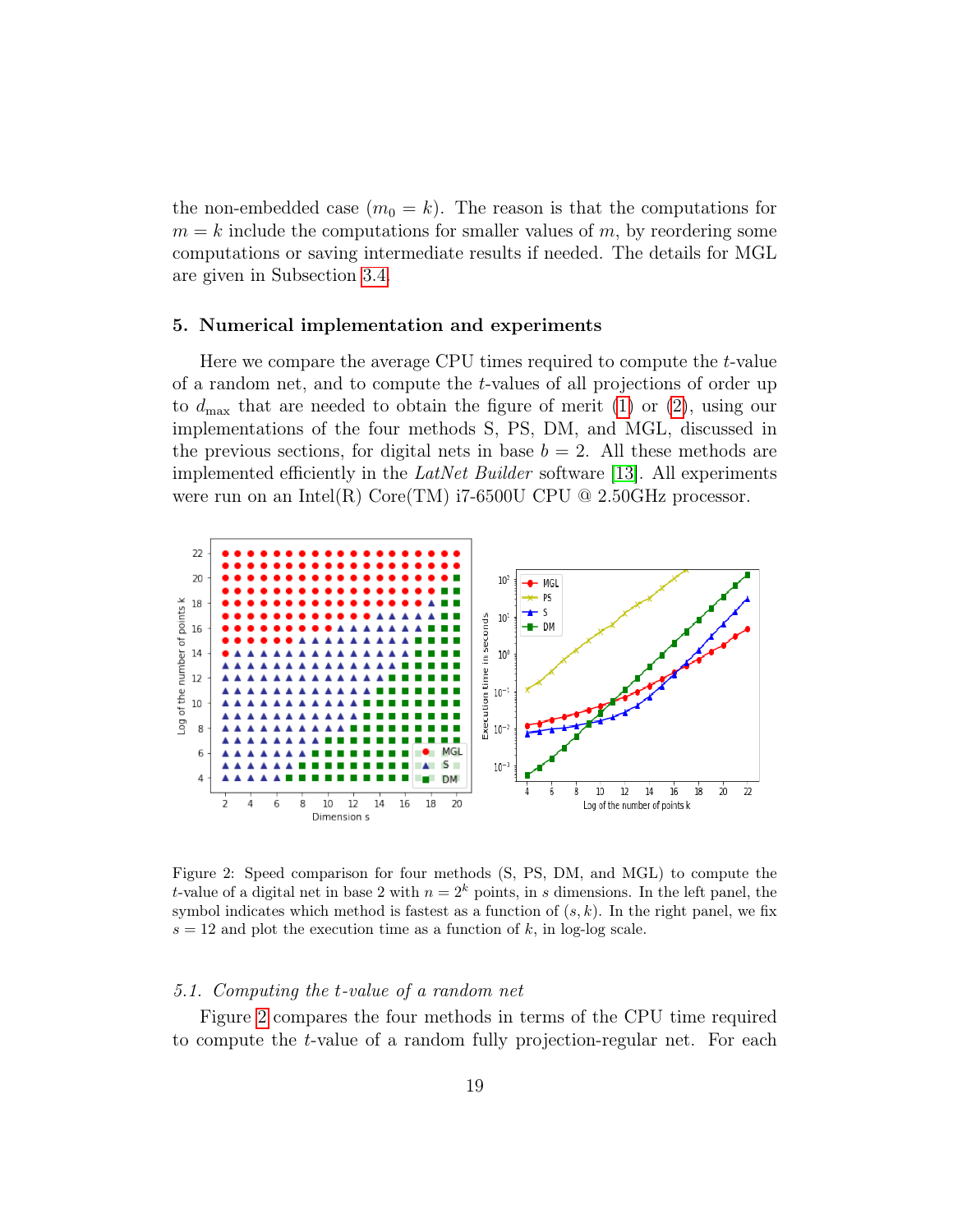considered pair  $(s, k)$ , between 20 and 10<sup>5</sup> fully projection-regular nets were sampled uniformly, and the average CPU time to calculate the t-value was obtained. The number of samples was smaller for longer execution times. In the left panel of Figure [2,](#page-18-1) for each pair  $(s, k)$ , the symbol indicates which of the four methods is fastest on average, with our implementations. As expected from Proposition [3,](#page-14-0) our strategy is the fastest for a large number of points in low dimension, while DM performs better in large dimension with a small number of points. Method S wins for easy cases (a small number of points in small dimension). In 19 or more dimensions, S is never the fastest method. PS never wins, as it is always slower than MGL.

In the right panel, we fix  $s = 12$  and plot the execution time (in log scale) as a function of k. We see that DM performs best for small point sets (when the required CPU time is under about 0.01 seconds), S performs better for point sets of moderate size (CPU time between 0.01 and 0.5 seconds), and MGL performs better for large point sets (when it takes over 0.5 seconds).

# 5.2. Computing the t-values of low-dimensional projections

For large high-dimensional nets, e.g., if  $s \geq 20$  and  $k \geq 20$ , looking at the t-values of low-dimensional projections is more reasonable and also more relevant than computing the t-value of the full net [\[8,](#page-22-8) [11\]](#page-22-0). For  $s = k = 20$ , for example, it takes approximately 100 seconds to compute the t-value of the full net and only 0.1 second to compute the figure of merit [\(2\)](#page-4-1) for  $d_{\text{max}} = 3$ . Table [1](#page-20-0) compares all four methods in terms of the CPU time required to compute the figure of merit [\(2\)](#page-4-1) with  $m = k$ ,  $t(|\mu|, m, t) = t$  (meaning we take the maximum of the t-values of each projections), and weights  $\gamma_{\mu} = 1$  for  $|u| \le d_{\text{max}}$  and 0 otherwise. We look at projections up to order  $d_{\text{max}} = 2, 3$ and 5, number of dimensions  $s = 5, 20, 100$ , and number of points n from  $2^{10}$ to  $2^{30}$ . Each experiment was repeated for a sample of 20 random independent uniformly-distributed fully projection-regular nets and we report the average CPU times. For each combination of  $d_{\text{max}}$ , s, and k, the smallest value is in bold. For the entries marked " $> 10^{6}$ ", 1000 seconds were not sufficient on average. We see from the table that MGL performs best in all cases, except when the number of points is small  $(n = 2^{10})$ , in which case S performs better. For such a small number, the execution time is very small anyway. For large s and  $n (n \geq 2^{25})$ , MGL is more than ten times quicker than the second best algorithm (PS).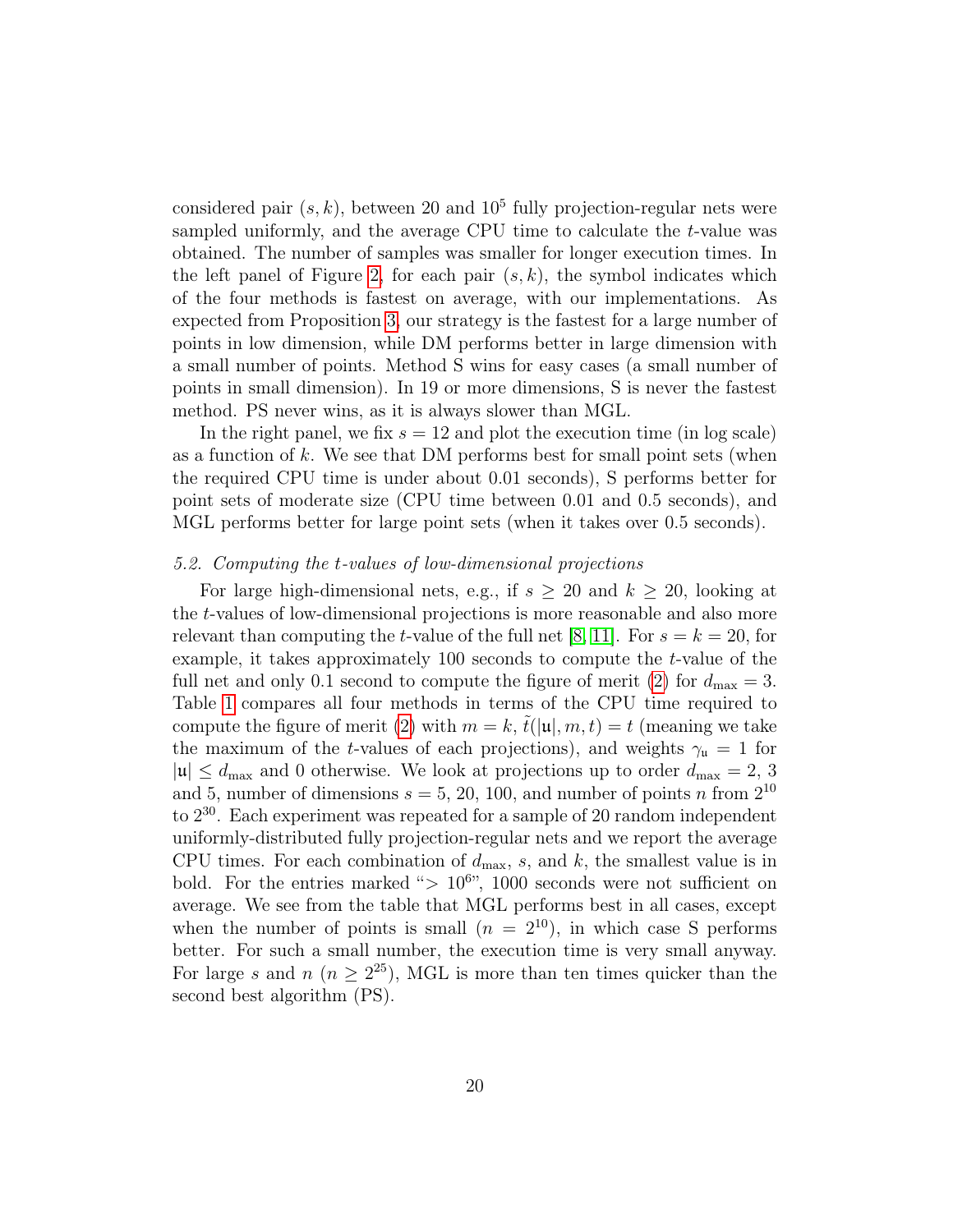<span id="page-20-0"></span>

|                |                  | S method |          |                           | MGL method     |         |           |
|----------------|------------------|----------|----------|---------------------------|----------------|---------|-----------|
| $d_{\max}$     | $\boldsymbol{k}$ | $s=5$    | $s=20$   | $s = 100$                 | $s=5$          | $s=20$  | $s = 100$ |
|                | 10               | 0.4      | 4        | 76                        | 1              | 13      | 305       |
|                | 15               | 34       | 58       | 1 5 2 2                   | $\overline{2}$ | 31      | 790       |
| $\overline{2}$ | 20               | 95       | 1766     | 47 159                    | 5              | 60      | 1 585     |
|                | 25               | 3 5 3 8  | 71 554   | $> 10^6$                  | 7              | 101     | 2 5 5 2   |
|                | 30               | 106 048  | $>10^6$  | $> 10^6$                  | 10             | 153     | 4 0 0 2   |
|                | 10               | 0.6      | 12       | 1 3 3 4                   | 1              | 45      | 5 0 23    |
|                | 15               | 4        | 221      | 25 832                    | 3              | 186     | 23 188    |
| 3              | 20               | 147      | 7869     | $> 10^6$                  | 8              | 556     | 70 215    |
|                | 25               | 5 4 9 5  | 306 162  | $> 10^6$                  | 17             | 1 286   | 168 941   |
|                | 30               | 182 193  | $> 10^6$ | $> 10^6$                  | 30             | 2 478   | 336 843   |
|                | 10               | 0.5      | 81       | $> 10^6$                  | 1              | 237     | $> 10^6$  |
| 5              | 15               | 5        | 110      | $>10^6$                   | 4              | 2 0 1 3 | $> 10^6$  |
|                | 20               | 168      | 59 586   | 10 <sup>6</sup><br>$\geq$ | 12             | 16 936  | $>10^6$   |

|                |                  | PS method |         |                           | DM method |          |            |
|----------------|------------------|-----------|---------|---------------------------|-----------|----------|------------|
| $d_{\max}$     | $\boldsymbol{k}$ | $s=5$     | $s=20$  | $s = 100$                 | $s=5$     | $s=20$   | $s = 100$  |
| $\overline{2}$ | 10               | 4         | 52      | 1 0 5 2                   | 24        | 417      | 9858       |
|                | 15               | 9         | 166     | 4 2 6 4                   | 741       | 12 155   | 306 093    |
|                | 20               | 26        | 492     | 12 607                    | 25 440    | 413 915  | $> 10^6$   |
|                | 25               | 61        | 1 1 7 4 | 30 747                    | 851 757   | $> 10^6$ | $> 10^{6}$ |
|                | 30               | 139       | 2 4 3 2 | 63 433                    | $> 10^6$  | $> 10^6$ | $> 10^6$   |
| 3              | 10               | 7         | 509     | 66 444                    | 62        | 4 6 4 7  | 589 036    |
|                | 15               | 30        | 3 1 2 7 | 406 101                   | 1865      | 140 408  | $> 10^{6}$ |
|                | 20               | 130       | 12 280  | $>10^6$                   | 63 412    | $>10^6$  | $>10^6$    |
|                | 25               | 390       | 38 414  | $> 10^6$                  | $> 10^6$  | $> 10^6$ | $> 10^6$   |
|                | 30               | 1 0 1 1   | 99 078  | $> 10^6$                  | $> 10^6$  | $> 10^6$ | $> 10^6$   |
| 5              | 10               | 10        | 16 626  | $> 10^6$                  | 99        | 154 950  | $> 10^6$   |
|                | 15               | 64        | 175 731 | $> 10^6$                  | 3 1 8 0   | $> 10^6$ | $> 10^6$   |
|                | 20               | 335       | $>10^6$ | 10 <sup>6</sup><br>$\geq$ | 106 845   | $>10^6$  | $>10^6$    |

Table 1: Average CPU times (in milliseconds) for computing the figure of merit [\(2\)](#page-4-1) for  $d_{\text{max}} = 2, 3$  and 5, various s and k, with methods S, PS, DM, and MGL.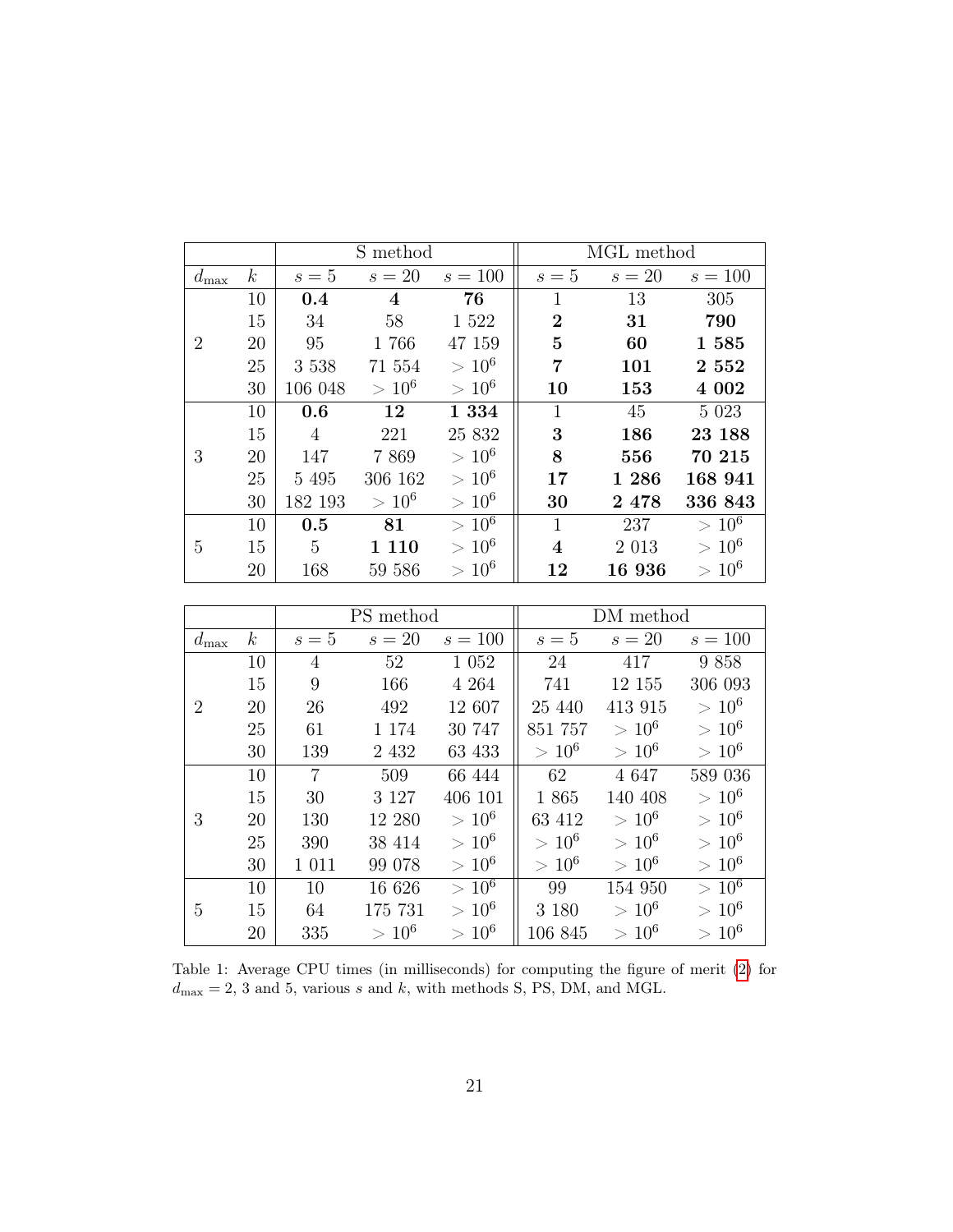# 6. Conclusion

Being able to compute t-values efficiently is critical for the practitioner who wants to find quickly (in real time) good digital nets with arbitrary values of s and  $k$ , arbitrary weights, etc., and for the researcher who wants to study numerically the properties of figures of merit based on t-values. We offer in this paper a new efficient algorithm to compute the  $t$ -value of a net and of its projections, and to do so for a series of embedded nets as well. We compare the performance of our algorithm with three other ones, proposed in [\[24\]](#page-23-4), [\[3\]](#page-21-2) and [\[23\]](#page-23-3). We also provide an implementation of these four algorithms in the open-source software LatNet Builder [\[13\]](#page-22-10) for the most commonly used base,  $b = 2$ .

According to our numerical comparisons, the method of [\[24\]](#page-23-4) is the best performer when s and k are small, the method of  $[3]$  performs better when s is large and  $k$  is small, and our new method is the best performer when  $k$ is large and either s is small or we consider only the projections of relatively low order. The latter case is very relevant for practical applications. For example, we can easily compute a figure of merit that accounts for the tvalues of all projections of order 3 or less for a net with  $n = 2^{25}$  points in  $s = 100$  dimensions, whereas with all others methods, the cost of doing this is prohibitive.

# 7. References

- <span id="page-21-4"></span>[1] R.P. Agarwal, E.C. Flaut, An introduction to linear algebra, Chapman and Hall, 2017.
- <span id="page-21-0"></span>[2] S. Asmussen, P.W. Glynn, Stochastic Simulation, Springer-Verlag, New York, 2007.
- <span id="page-21-2"></span>[3] J. Dick, M. Matsumoto, On the fast computation of the weight enumerator polynomial and the t value of digital nets over finite Abelian groups, SIAM Journal on Discrete Mathematics 27 (2013) 1335–1359.
- <span id="page-21-1"></span>[4] J. Dick, F. Pillichshammer, Digital Nets and Sequences: Discrepancy Theory and Quasi-Monte Carlo Integration, Cambridge University Press, Cambridge, U.K., 2010.
- <span id="page-21-3"></span>[5] J. Dick, I.H. Sloan, X. Wang, H. Woźniakowski, Liberating the weights, Journal of Complexity 20 (2004) 593–623.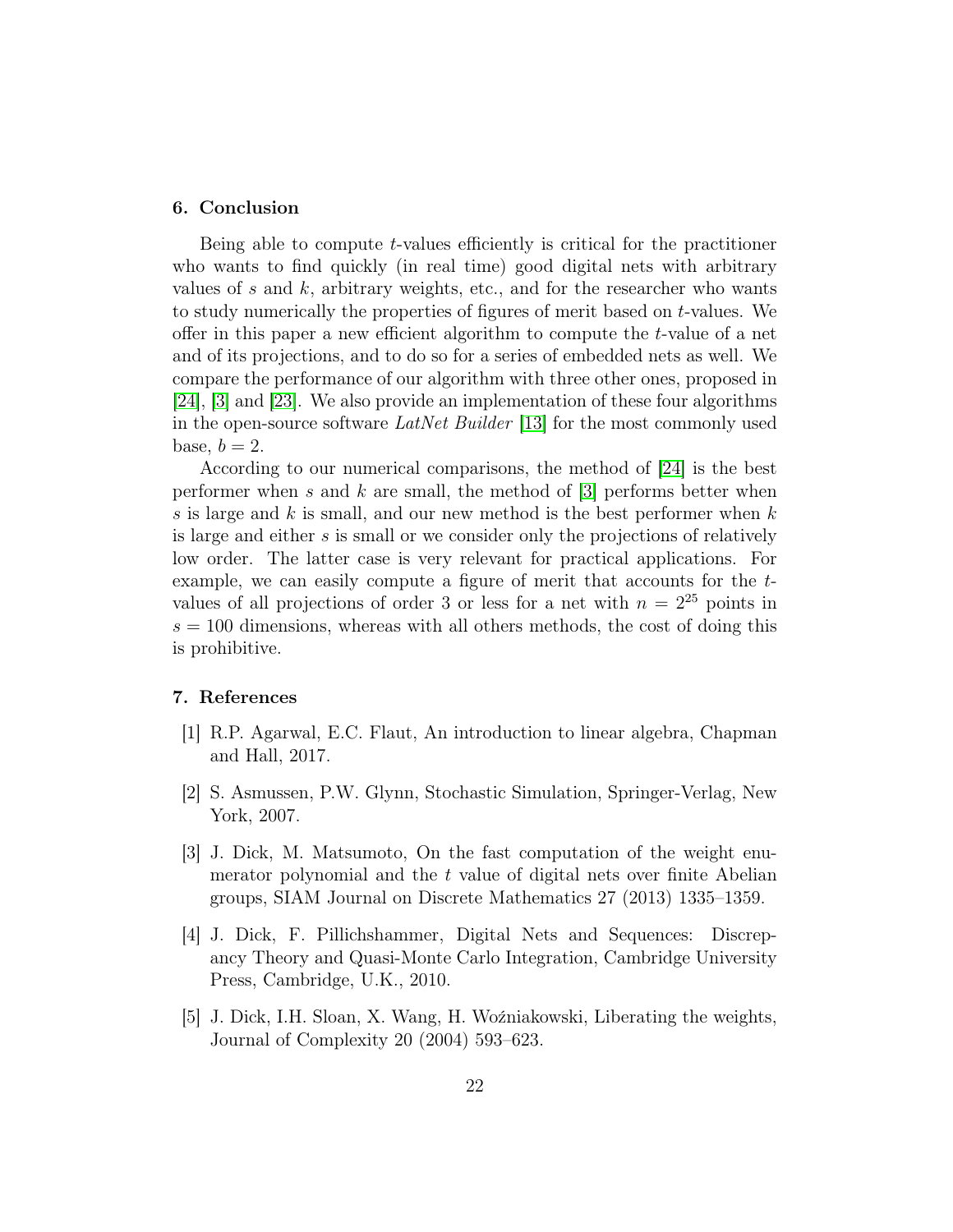- <span id="page-22-3"></span>[6] H. Faure, Discrépance des suites associées à un système de numération en dimension s, Acta Arithmetica 61 (1982) 337–351.
- <span id="page-22-2"></span>[7] F.J. Hickernell, H.S. Hong, P. L'Ecuyer, C. Lemieux, Extensible lattice sequences for quasi-Monte Carlo quadrature, SIAM Journal on Scientific Computing 22 (2001) 1117–1138.
- <span id="page-22-8"></span>[8] S. Joe, F.Y. Kuo, Constructing Sobol sequences with better twodimensional projections, SIAM Journal on Scientific Computing 30 (2008) 2635–2654.
- <span id="page-22-9"></span>[9] P. Klingsberg, A Gray code for compositions, Journal of Algorithms 3 (1982) 41–44.
- <span id="page-22-7"></span>[10] G. Larcher, F. Pillichshammer, K. Scheicher, Weighted discrepancy and high-dimensional numerical integration, BIT Numerical Mathematics 43 (2003) 123–137.
- <span id="page-22-0"></span>[11] P. L'Ecuyer, Quasi-Monte Carlo methods with applications in finance, Finance and Stochastics 13 (2009) 307–349.
- <span id="page-22-1"></span>[12] P. L'Ecuyer, Randomized quasi-Monte Carlo: An introduction for practitioners, in: P.W. Glynn, A.B. Owen (Eds.), Monte Carlo and Quasi-Monte Carlo Methods: MCQMC 2016, Springer, Berlin, 2018, pp. 29–52.
- <span id="page-22-10"></span>[13] P. L'Ecuyer, M. Godin, A. Jemel, P. Marion, D. Munger, LatNet Builder: A general software tool for constructing highly uniform point sets, 2019. <https://github.com/umontreal-simul/latnetbuilder>.
- <span id="page-22-4"></span>[14] P. L'Ecuyer, C. Lemieux, Recent advances in randomized quasi-Monte Carlo methods, in: M. Dror, P. L'Ecuyer, F. Szidarovszky (Eds.), Modeling Uncertainty: An Examination of Stochastic Theory, Methods, and Applications, Kluwer Academic, Boston, 2002, pp. 419–474.
- <span id="page-22-5"></span>[15] P. L'Ecuyer, D. Munger, Constructing adapted lattice rules using problem-dependent criteria, in: Proceedings of the 2012 Winter Simulation Conference, IEEE Press, 2012, pp. 373–384.
- <span id="page-22-6"></span>[16] P. L'Ecuyer, D. Munger, On figures of merit for randomly-shifted lattice rules, in: H. Woźniakowski, L. Plaskota (Eds.), Monte Carlo and Quasi-Monte Carlo Methods 2010, Springer-Verlag, Berlin, 2012, pp. 133–159.